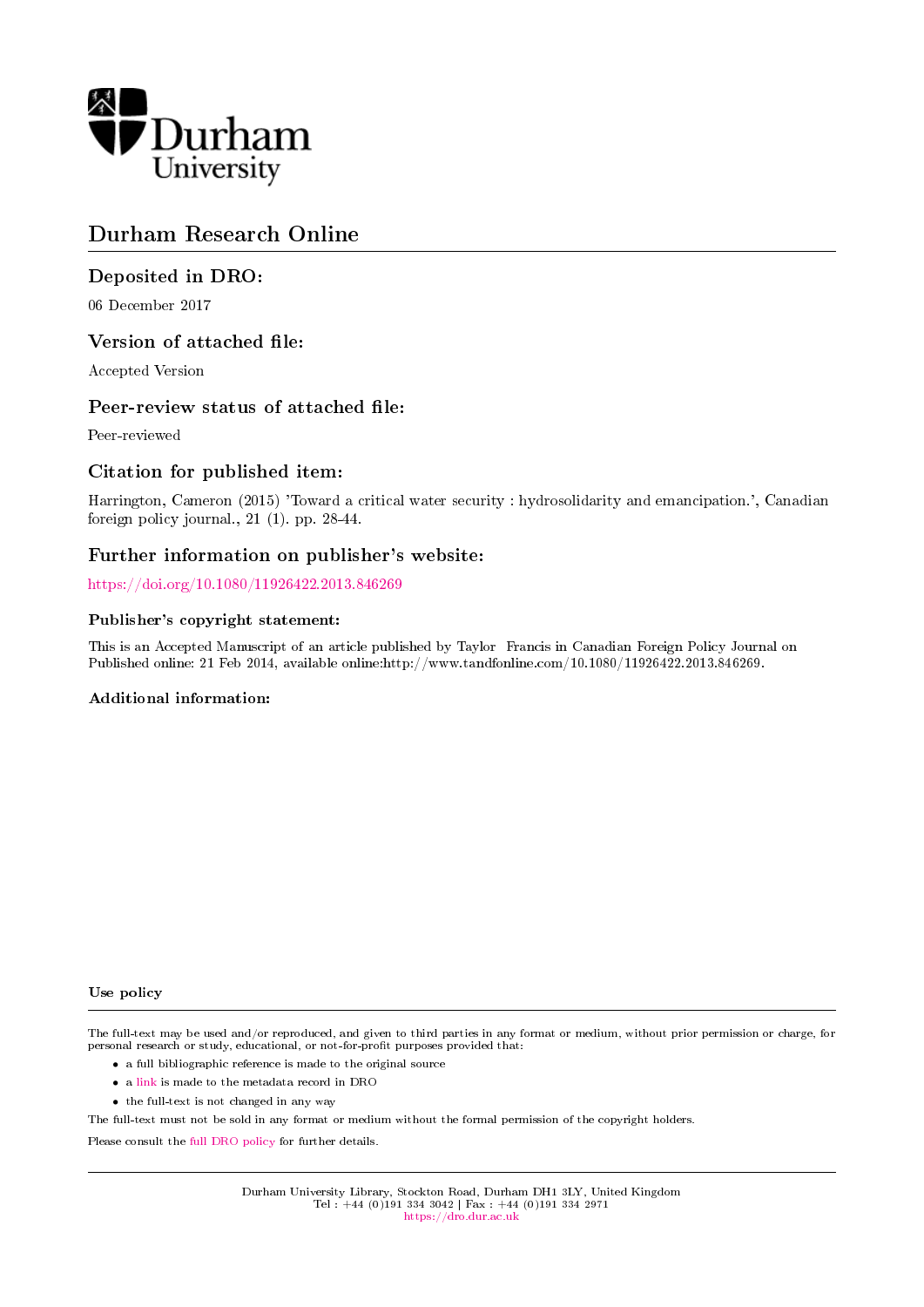### **Toward a Critical Water Security: Hydrosolidarity and Emancipation**

By Cameron Harrington Assistant Professor School of Government and International Affairs Durham University Cameron.harrington@durham.ac.uk

Published as: Cameron Harrington. 2015. "Toward a Critical Water Security: Hydrosolidarity and Emancipation." *Canadian Foreign Policy Journal* 21.1: 28-44.

### **ABSTRACT**

Traditional approaches to water security presume that water will be a primary vehicle that will drive conflict in the future, and may in fact lead to war between states or armed intrastate groups. This paper begins by pointing out the limitations of the connections between water scarcity and traditional security and examines the role of emancipation as an aim for the study and practice of water security. It aims to uncover the complex relationships individuals and political communities have with scarce water sources; relationships that defy simple classification as competitive and protectionist, as traditional security views might have us believe. An individual's connection with water is characterized by a wide and shifting confluence of personal and social needs and identities. Thus, this paper seeks to reveal the wide range of approaches used by individuals and political communities to manage their relationships with water, and more broadly, with each other. In particular, the concept of "hydrosolidarity" is studied as a potential emancipatory alternative to hostility, strategy, and conflict in water relations.

Les approches traditionnelles liées à la sécurité de l'eau nous laissent à penser qu'à l'avenir, l'eau deviendra une source principale de conflits et qu'elle pourrait mener à des guerres entre etats ou entre des groupes armées intra-étatiques. Cet article souligne tout d'abord les limites du rapport entre la rareté de l'eau et la sécurité traditionnelle puis, il évalue le rôle de l'émancipation en tant que finalité pour l'étude et la mise en oeuvre de cette sécurité. Il vise à explorer les rapports complexes qui se sont crées entre les communautés et les individus du fait de l'accès aux sources des eaux devenus rares. De par leur nature, ces rapports vont au-delà des catégories traditionnelles qu'elles soient d'ordre compétitive ou protectionniste. Le rapport d'un individu à l'eau est caractérisé par la convergence de besoins et la prise en compte d'identités sociales et personnelles. Dès lors, cet article cherche à révéler les approches diverses dans lesquelles les individus et les communautés politiques abordent cette problématique de la sécurité de l'eau, et surtout dans la manière d'y faire face entre eux. En particulier, le concept de "l'hydro-solidarité" est considéré comme étant une alternative à fort potentiel en réponse à l'hostilité, à la stratégie, et aux conflits armés liés à la sécurité de l'eau.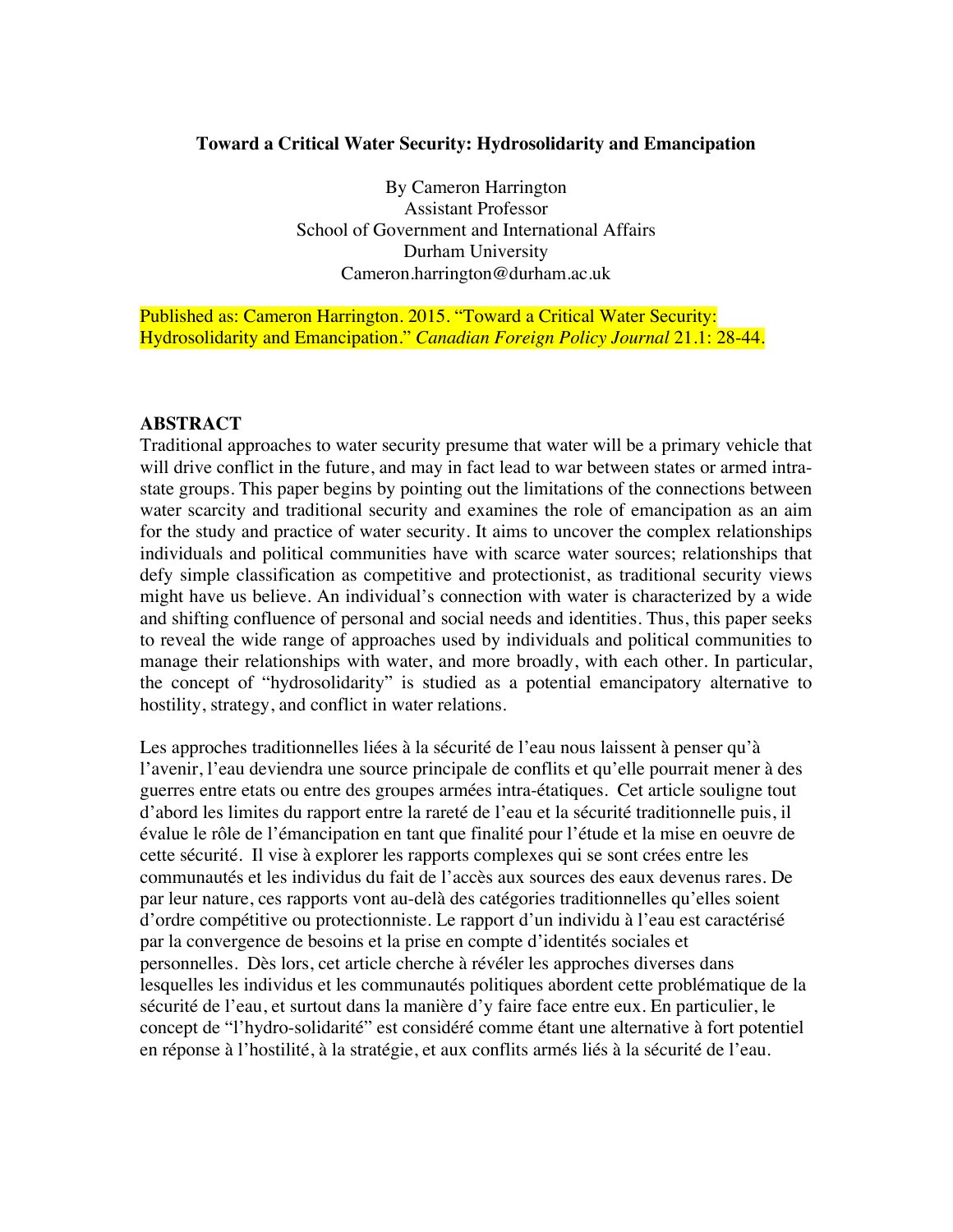**Keywords:** Critical Security Studies, Emancipation, Hydrosolidarity, Integrated Water Resources Management, Water.

### **Introduction**

For the past three decades, the story often told has been one of a "coming anarchy," where a host of environmental problems, in which water factors significantly, inevitably erodes the state's capacity to govern. (Kaplan 1994; Homer-Dixon 1994, 1999, 2013; Klare 2001; Dwyer 2007; CNA 2007; DIA 2012) According to this type of interpretation, this will eventually lead to an upswing of violence as states and groups fight over access to and control of dwindling natural resources, while at the same time experiencing their effects as conflict multipliers, coalescing with simmering ethnic and historical tensions.

The persistence of this type of thinking has led to the conclusion that water will drive conflict in the future, and is likely to lead to instability, state failure, and increase regional tensions. (DIA 2012; Ban 2008; Association of American Geographers 2001) However, the continued reliance on familiar tropes of water scarcity leading to war and conflict is problematic in a number of ways. First, it ignores the historical record, which displays a distinct absence of water wars. (Wolf 1998; De Stefano, Edwards, de Silva and Wolf 2010) Secondly, freshwater scarcity and ecosystem degradation hold far more importance as an inevitable source of conflict than "21st Century oil." Water is more important than other resources, including oil. As Steven Solomon (2010: 367) puts it, "Oil is substitutable, albeit painfully, by other fuel sources, or in extremis, can be done without; but water's uses are pervasive, irreplaceable by any other substance, and utterly indispensable." Thirdly, focusing upon historically absent and hypothetical future water wars obscures the complex relationships individuals, communities, and ecosystems have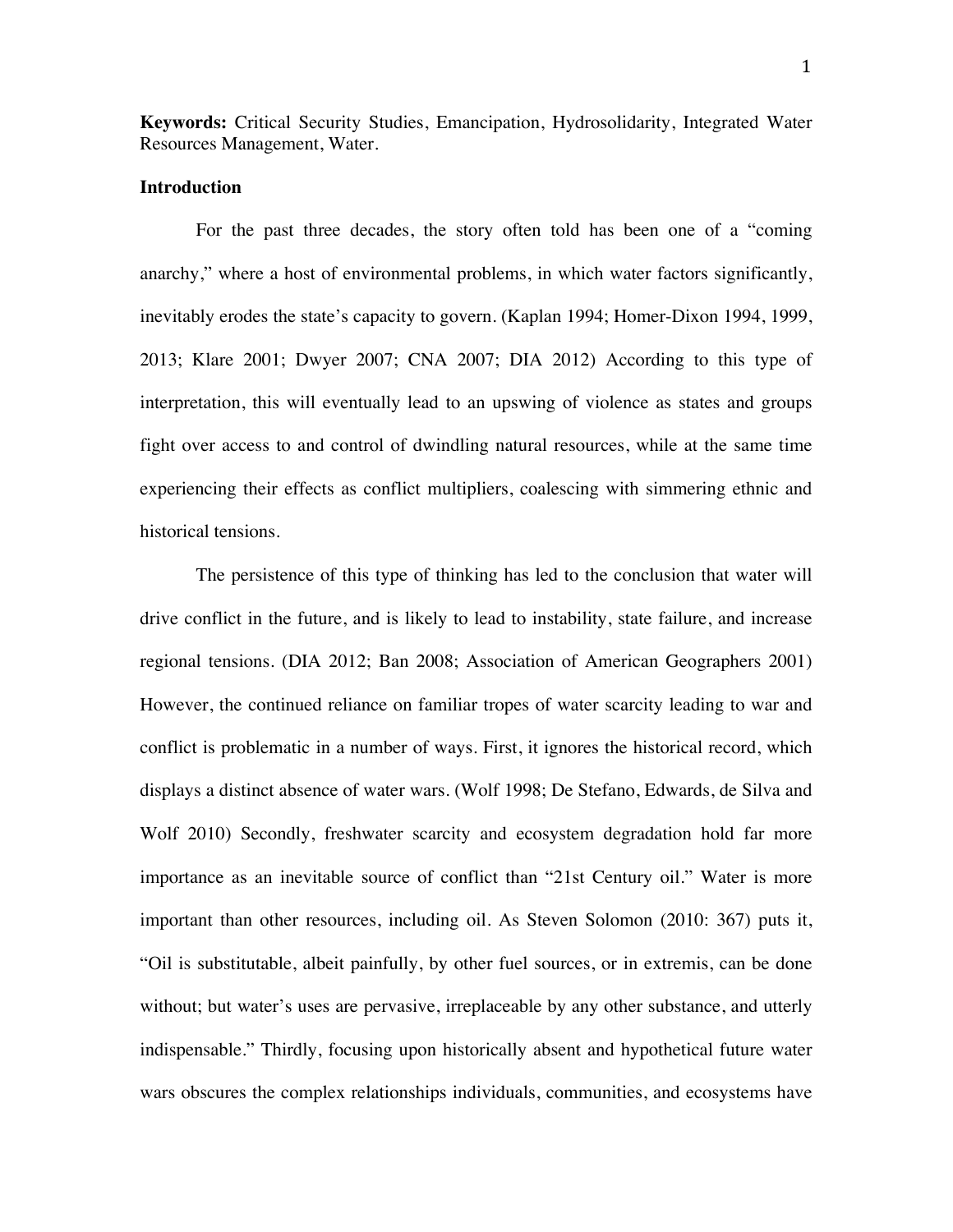with scarce water sources; relationships that defy simple classification as competitive and protectionist. (Zeitoun, Mirumachi, and Warner, 2010) The result is that it diverts attention away from more pressing concerns related to the sustainable management of water resources and the integration of holistic water practices ensuring equitable distribution, which is fundamental to empowering individuals so that they may live a good life. Finally, it reflects an uncritical allegiance to state-centric, traditional security approaches to managing security, approaches that have been clearly ineffective for most individuals on the planet. Narratives that causally link water scarcity and conflict reinforce the deeply embedded assumptions of just what security means (survival) and for whom it exists (states).

Despite the tenuous links between resource exploitation and conflict, there has been a continued tendency to situate resource wars as a prevailing fact of history and an inevitable focus for the future. However, there are developments that point to alternative understandings of water in an international context. This article looks at the theoretical development of the concept of *hydrosolidarity* and its potential institutional development in the actions of the United Nations Development Programme (UNDP)-led policies of *Global Water Solidarity*, as one important alternative. Such reorientations of water security may demonstrate the latent emancipatory potential found in water security.

Robert Cox claims that "ontology lies at the beginning of an inquiry. We cannot define a problem in global politics without presupposing a certain basic structure consisting of the significant kinds of entities involved and the form of significant relationships among them...There is always an ontological starting point." (Cox 1996: 144) It is true that the continued frequency of popular warnings that privilege Malthusian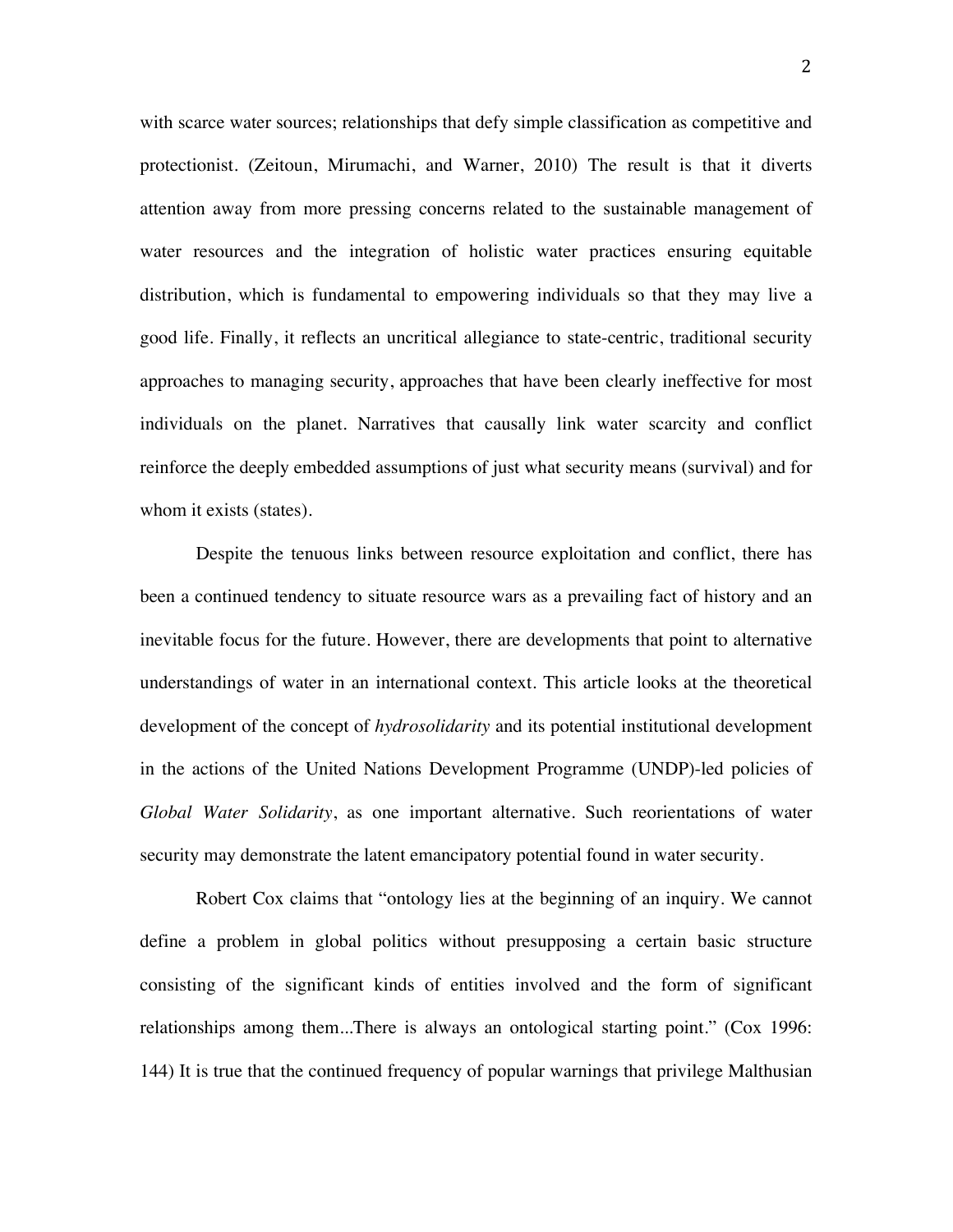concerns over dwindling water supplies and increasing human needs reflect deeperrooted philosophical allegiances. When a wide range of world leaders, including the past three UN Secretary Generals, at one point or another, raise dire warnings of impending violence over water, they are reflecting long-held assumptions about the purpose and possibilities of international security, itself symptomatic of much deeper beliefs. When the United Kingdom's Secretary of State for Energy and Climate Change, Ed Davey, warned an audience in 2013 that "water wars are just around the corner," (Harvey 2013) he was not simply reporting facts, but was signalling a commitment to water security defined and held within a traditional ontological interpretation of state self-preservation, political enmity, and human control over nature. Water security is, in this regard, illustrative of what Horkheimer and Adorno referred to as a "corrosive rationality" that binds existence with repetition. In their reading, reason becomes locked in instrumental terms, in the service of domination and control, rather than in progress or emancipation. In modern terms, an idea of inevitability sets in because that which is sets the boundaries of possible experience. These boundaries work (like mythology) to reflect and replicate the essence of the existing order – characterized as cyclical motion, fate, domination of the world, and the renunciation of hope. (Horkheimer and Adorno [1944] 2004: 20)

The starting point of this article then is an acknowledgment that conceptions of security are conditioned by larger understandings of being and reality, and that water security in particular is emblematic of traditional allegiances within the subject of international relations that are resistant to change. It takes this critical observation and extends it to examine the possibilities for emancipation in water security.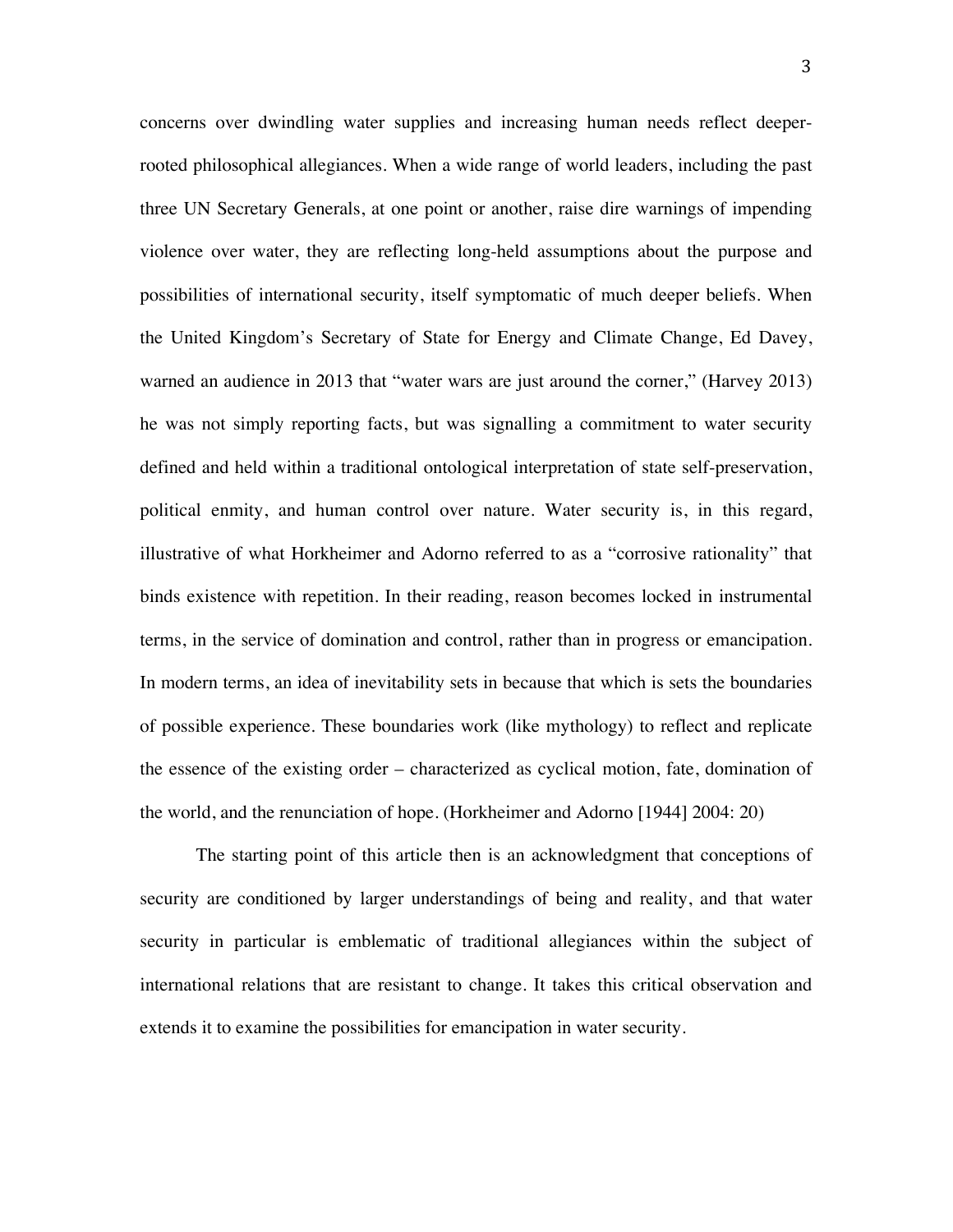#### **The Place of Emancipation in Water Security**

Much of the water security literature follows the same trajectory as the broader environmental security literature. It evokes a picture of water as a dwindling natural resource that has the potential to act as a threat multiplier in an age of climate insecurity and domestic upheaval in warming world. This literature admits that while it is difficult (perhaps impossible) to find a major conflict precipitated over water resources, water is often an important variable in conflict and is emblematic of the increasing importance of environmental factors going forward in the twenty-first century. Against this background, there is a need to critically shift the trajectory of water security towards a critical engagement with its emancipatory characteristics. Water can act as a progressive site for the articulation of emancipatory policies based upon cosmopolitan ethics.

Emancipation is a complicated and thorny concept - one that has received relatively minor attention despite being a central component of critical security. Its pursuit is the central intent of scholars who follow the Frankfurt School model of critical theory. Indeed, while critical theory comprises hugely diverse approaches, the linkage between all of them is "the emancipatory intent." (Bronner 2001) The definition relied upon here was formulated by Ken Booth, perhaps the most prominent theorist of the "Welsh School" of security studies. He conceived of emancipation as "the philosophy, theory, and politics, of inventing humanity." (Booth 2007: 112) This deliberately obscure definition holds within it the possibility of progress, but it is a view of progress that is both dynamic and reversible. The practical fulfillment of security as emancipation requires the freeing of individuals from arbitrary structures preventing them from living as they would otherwise wish. (Booth 2007; Wyn Jones 1999) It entails overturning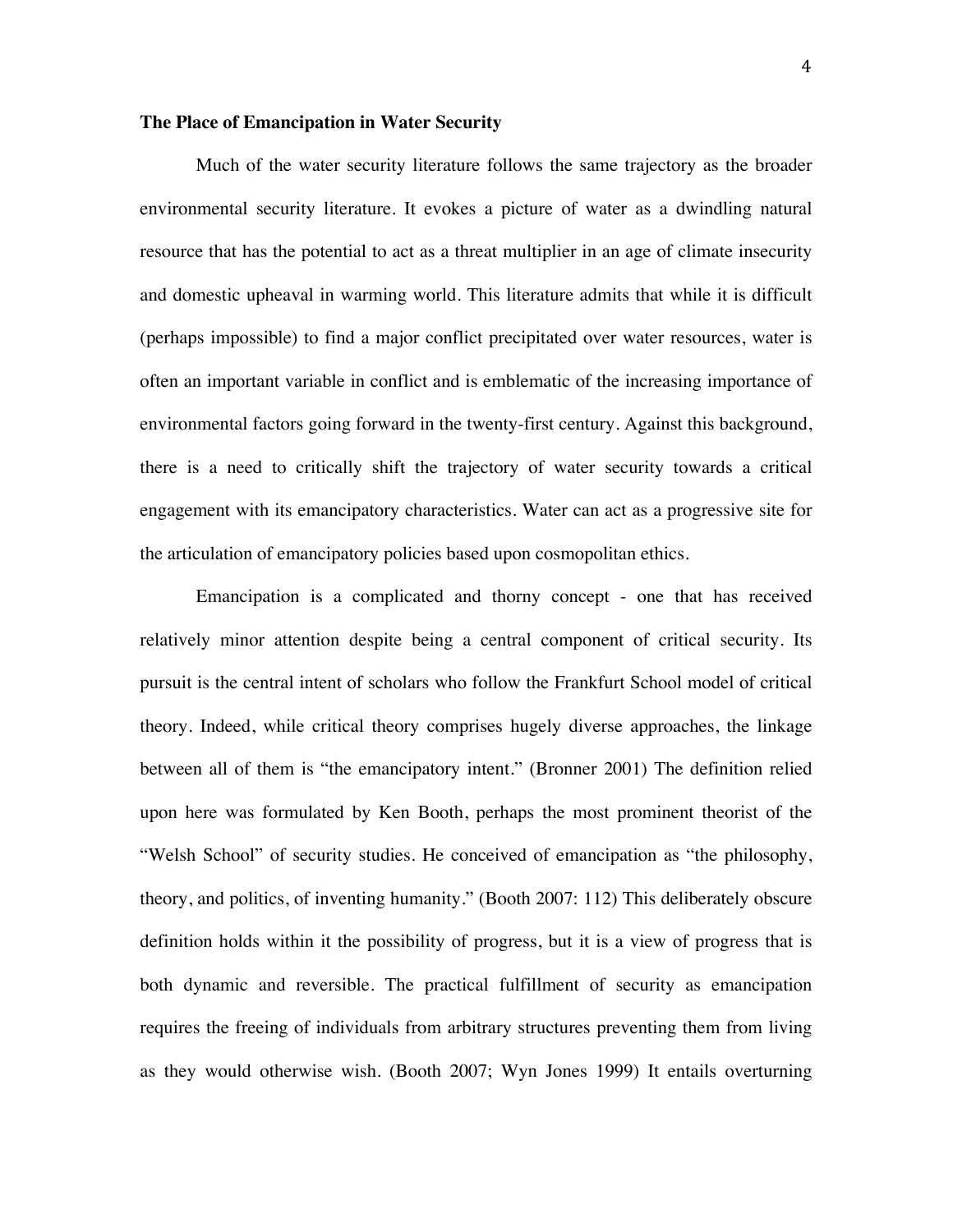structures of oppression or exclusion. Its principal characteristics are that it is radically cosmopolitan; predicated on the rights and needs of the most vulnerable; and that the means envisaged to achieve or preserve 'security' will not deprive others of it. (McDonald 2011: 7-8) Given that individuals' experiences of security and insecurity are heavily tied to their access to water resources, it is logical to situate the critical concept of emancipation as a rejoinder to traditional, dominant security discourses.

While the first generation of Frankfurt School theorists grew increasingly pessimistic about the possibilities for emancipatory social change, they also knew that enlightenment contains within it the perpetual possibility of change. An emancipatory vision of water security does not seek to escape the concept of security altogether, but to critique it, so as to reveal the progressive spirit of emancipation immanent within discourse and practice. By identifying the junctures where water coalesces with marginalized individuals and communities to help articulate different interpretations of security, it becomes possible to decentre the analytical and prescriptive situation of the state, thereby suspending assumptions about traditional hierarchies of values and issues in international security. (Boardman 1997: 42) This, it is argued, has both analytical and normative value.

In terms of analytical benefit, the critical approach elaborates a wide range of relationships that individuals and communities exhibit over shared waterways. This creates better analyses of "water security" by making it clear that traditional approaches with their focus on state and system level interactions – are not sufficient for explaining the existing and potential effects of freshwater scarcity on individuals and communities. Political responses and approaches to the issue of water scarcity would indeed be well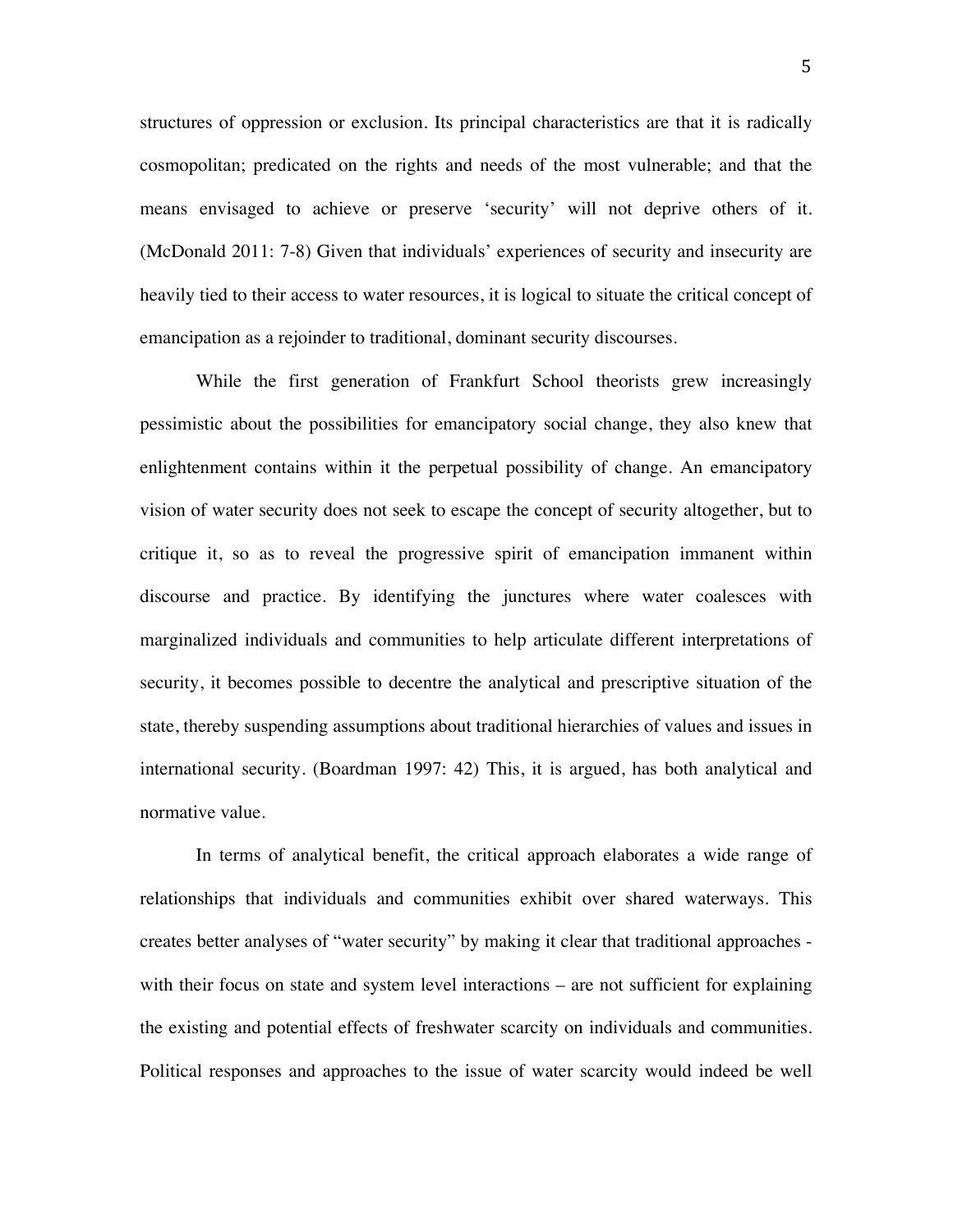served to take heed of the elaboration of critical water security found here. Given that many new and innovative approaches to water management depend upon holistic values and rely upon interdependent, cross-sectoral cooperation (Integrated Water Resources Management – IWRM - being only one, albeit controversial, example), the non-statist and cosmopolitan ethics at the heart of critical security analyses seem exceedingly prescient and appropriate for study.

The normative benefits to be derived from reevaluating traditional "hierarchies of values and issues in international security" is found by first acknowledging the complicity of traditional approaches in creating the unsustainable conditions they seek to diagnose and manage (if not cure). As many studies show, the global environmental situation in the early twenty-first century displays crises on a scale not yet experienced in human history.<sup>1</sup> The interrelated nature of the epochal, structural, and decisional crises, require new and radical responses that push development of a world security*.* It is in such political arrangements, underscored by ethical attachments, that we are best able to achieve 'security' without depriving others of it. (Booth 2007: 427) A water security developed to meet both human and environmental needs, through a form of cosmopolitan ethics, is one component of a global response to shared threats and vulnerabilities.

<sup>1</sup> There are thousands of publications from which to choose to illustrate this statement. Some recent sources include: United Nations Environment Programme (UNEP) 2012. *Keeping Track of Our Changing Environment*, UNEP. Online 21 November 2012. < http://www.unep.org/geo/pdfs/Keeping\_Track.pdf>; World Meteorological Organization, 2012a "The State of Greenhouse Gases in the Atmosphere Based on Global Observations through 2011," *WMO Greenhouse Gas Bulletin* No. 8, 19. Online. 22 November 2012. < http://www.undp-aap.org/sites/undp-aap.org/files/GHG\_Bulletin\_No.8\_en.pdf>; World Meteorological Organization, 2012b. "WMO statement on the status of the global climate in 2011." World Meteorological Organization. Online. 22 November 2012

 

<sup>&</sup>lt;http://www.wmo.int/pages/publications/showcase/documents/WMO\_1085\_en.pdf>**;** Pacific Institute. 2011. *The World's Water: The Biennial Report on Freshwater Resources*, Vol. 7, (Washington D.C.: Island Press.)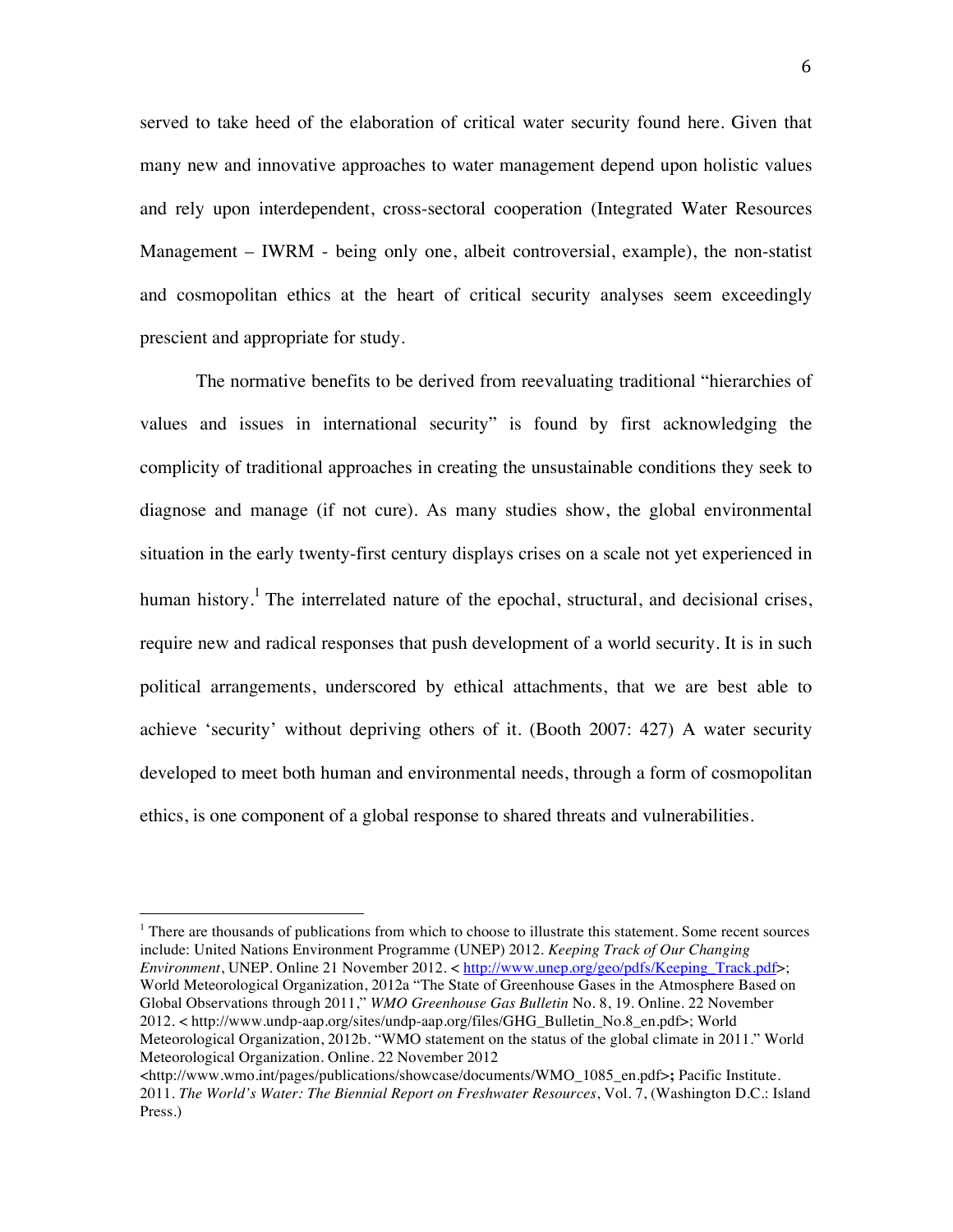### **The Roots of Hydrosolidarity**

Hydrosolidarity emerged in the 1990s as a conceptual marker used to overcome prevailing water management practices that emphasized "hydroegoism." Hydroegoism is the belief that individual, competing, interests guide water allocation decisions, with conflict frequently resulting from the interactions by diverse stakeholders. In response to growing dissatisfaction with hydroegoism, a number of junior water professionals in Sweden convened seminars at the 1998 Stockholm Water Symposium to present alternative voices that promoted a new twenty-first century water management ethics built on justice, equality, and cooperation. Following these discussions, famed Swedish hydrologist Malin Falkenmark became one of the first to use the term "hydrosolidarity" in her October 1998 Volvo Environment Prize acceptance speech in Brussels, Belgium. (Stockholm International Water Institute 2002). In her speech, Falkenmark highlighted how,

Much stress is presently being put on human rights to water; what is tacitly being referred to is not water as such, but the provision of safe household water. The fundamental importance for humanity's future, of finding ways for peaceful sharing of the precipitation falling over a joint river basin, between those living upstream and those living downstream, however, suggests that there is a need for human "water solidarity." Human water obligations have to be given equal weight to the human right to safe household water. Given a situation where upstream and downstream countries have problems in agreeing on issues relating to the sharing of transboundary water systems indicates the need to seek support from religious and philosophical circles in the search for a water ethics. (Falkenmark 1998: 361)

Falkenmark and her colleagues at the Swedish International Water Institute (SIWI), one of the world's leading water think tanks, began to promote the integration of ethics and human rights into what had until then had been mostly technical variables of water management. Seminars on hydrosolidarity were organized during World Water Weeks in the early 2000s and a special session devoted to hydrosolidarity was a part of the 2003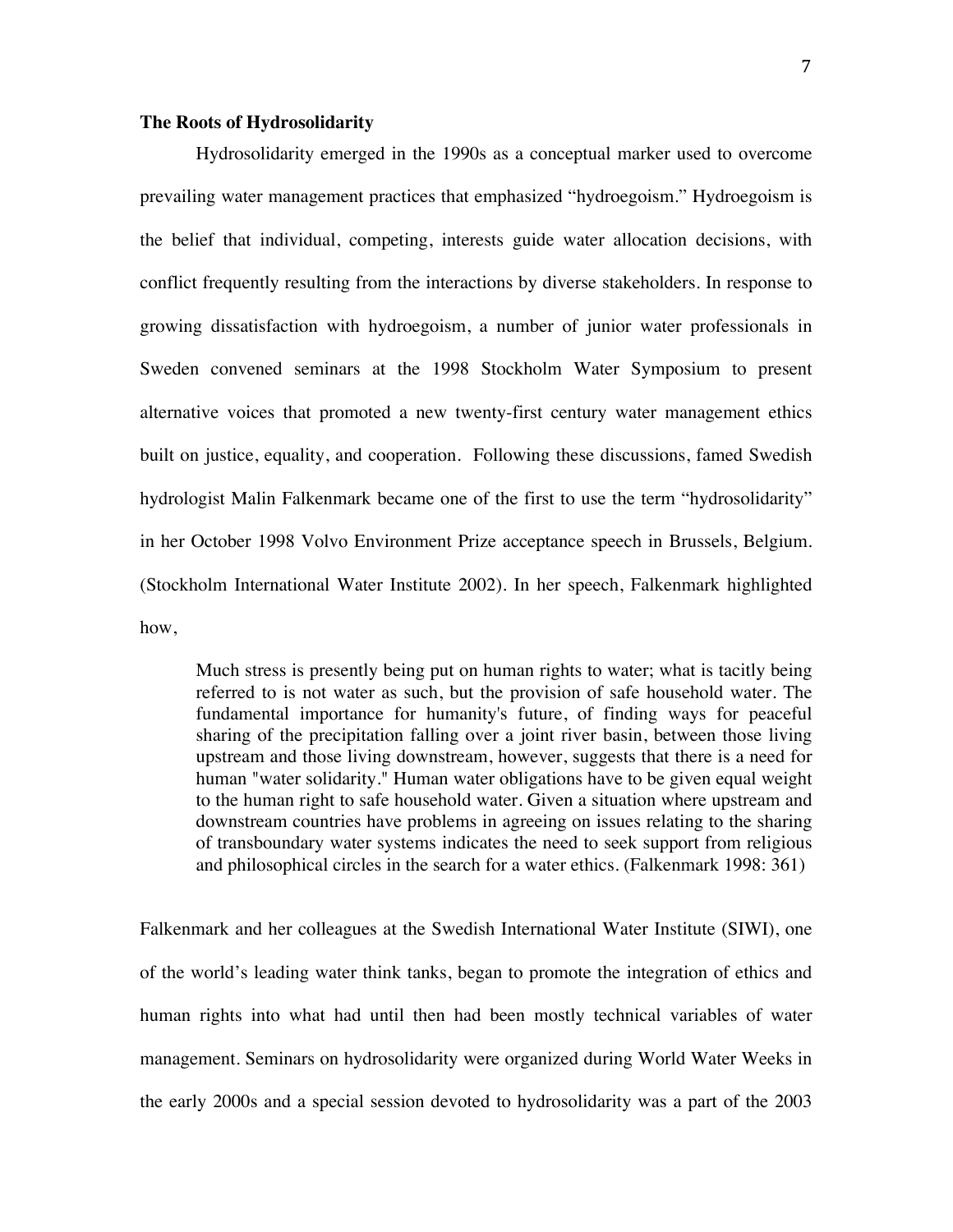World Water Forum in Kyoto, Japan. A few special issues of academic journals were organized around the role of hydrosolidarity and ethics in water. Perhaps the foremost journal to engage with the concept of hydrosolidarity has been *Water International*. It published a special issue in June 2000 dealing with the subject as its central theme. In 2003 (the International Year of Freshwater) Falkenmark edited a special issue of the science journal *Philosophical Transactions of the Royal Society (B)* that "assessed the current status and knowledge of the freshwater dimension in our biosphere and its relationship to human welfare." (Falkenmark 2003: 1917) The issue now reads as one of the more comprehensive attempts to produce a more formalized understanding of what hydrosolidarity entails, besides just an aversion to hydroegoism. Carl Folke, a professor at Stockholm University and a frequent collaborator with Falkenmark, attempted to provide a foundation for hydrosolidarity. Folke concluded that hydrosolidarity was the necessary forward path for future water security because we are living in an age where change is the rule rather than the exception. As a result, "resilience has been eroded and [that] the challenge facing humanity is to try to sustain desirable pathways for development in the face of change." (Folke 2003: 2027) For Folke, and the early adopters of hydrosolidarity, resilience entails setting up the socio-ecological systems to cope with and live with change, uncertainty, and surprise. Folke concluded that effective management of freshwater supplies in a dynamic system requires an awareness of the social dimensions in developing adaptive co-management strategies. For him, the complex interrelationships between hydrological, ecological, and social issues requires a much broader vision of water security that can acknowledge that water is the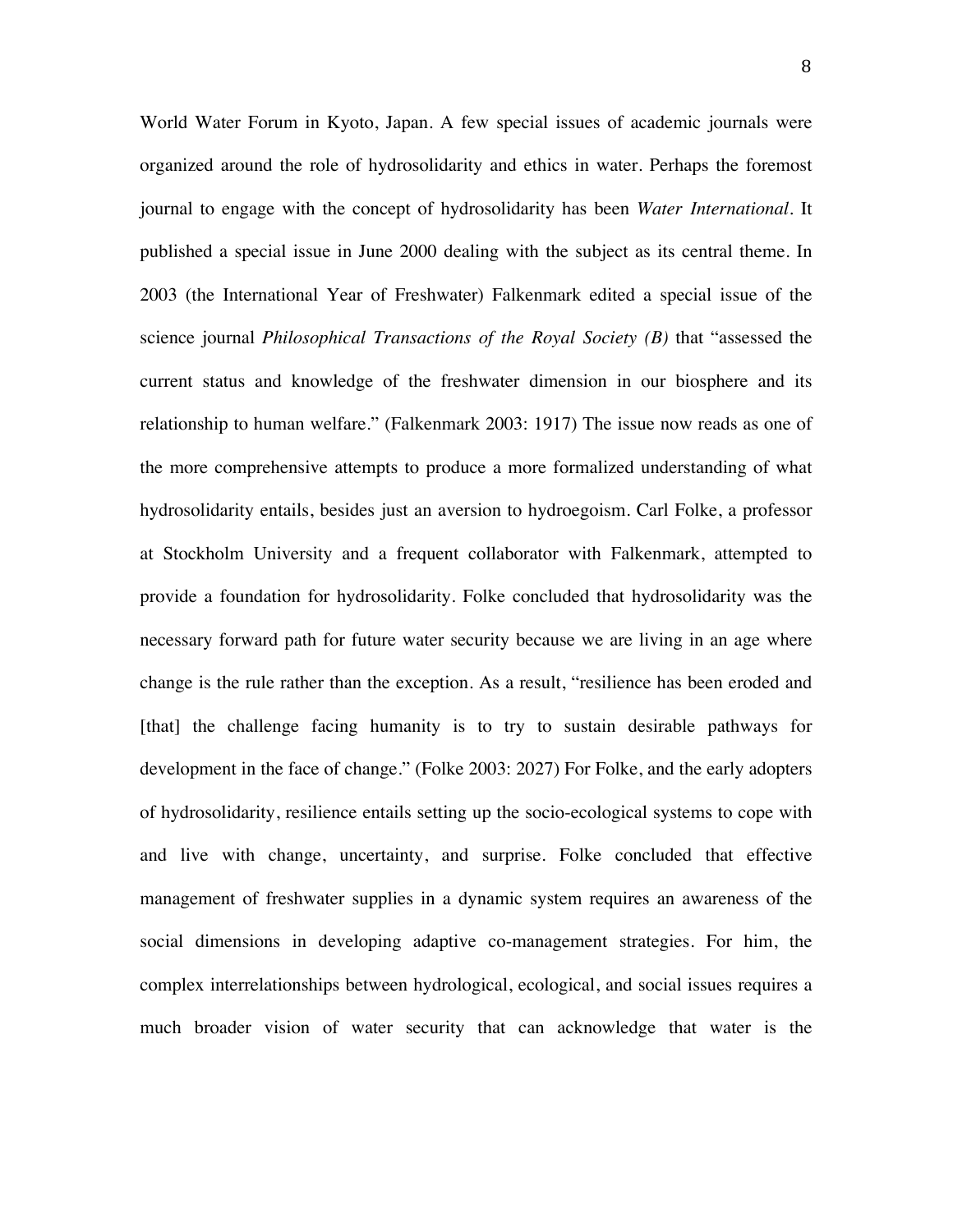"bloodstream of the biosphere's capacity." (Folke 2003: 2027) Folke concluded the article by writing,

Stewardships of freshwater in dynamic landscapes to secure and enhance social and economic development will no doubt be a central issue in the near future. It requires a shift in thinking and management of freshwater as merely a resource to freshwater as the breath of the Earth. It also requires a shift from trying to control and allocate freshwater flows in an optimal manner for various human uses to recognition of the necessity to actively manage the essential role of freshwater in dynamic landscapes faced with uncertainty and surprise. It will require that those involved with freshwater management foster a worldview and vision of stewardship of freshwater as the bloodstream of the biosphere. This broader view of freshwater provides the foundation for hydrosolidarity. (Folke 2003: 2033-  $2034)^2$ 

The first articles on hydrosolidarity focused on constructing a water ethics that emphasized the resource's interconnected properties and processes. In these articles, water was seen as the linchpin linking numerous global crises. "The crises related to land degradation, food security, water quality degradation, ecosystem decline, water insecurity, poverty, and economic losses from extreme hydrologic events are all interlinked, the root causes stem from government policy failures, and both the North and the South have much work to do to address the issues." (Duda 2003: 2051) The central focus was to take knowledge gained from a number of river basins to address the connected issues of land use, water use, energy, and the protection of ecosystems while also dealing with empirical cases of national upstream-downstream conflicts of interest. The intention of the first articles dealing with hydrosolidarity was to build awareness that water issues are interconnected; that water basins need to be managed with integrative approaches; and that engaging a diverse group of stakeholders was necessary to ensure

 

<sup>&</sup>lt;sup>2</sup> Other authors in the special journal issue also made use of the "bloodstream" metaphor for water. See Wilhelm Ripl, "Water: The Bloodstream of the Biosphere," *Philosophical Traditions of the Royal Society (B)* 358, 2003: 1921-1934.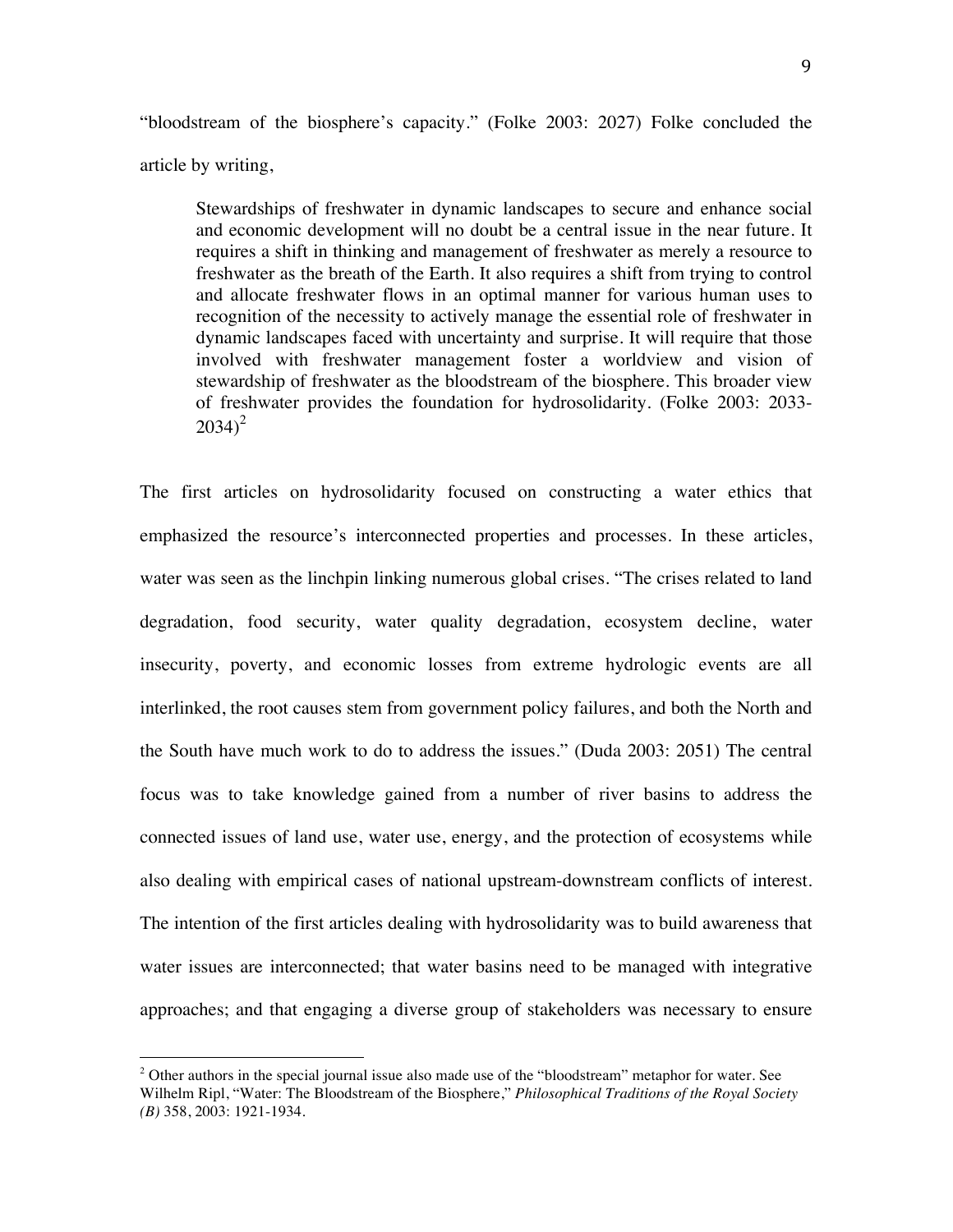efficient, equitable, and sustainable water management. In the first years of its usage, hydrosolidarity was meant to encourage cooperation based on an appreciation of these interconnections. Solidarity in decision-making in a river basin – between upstream and downstream, rural and urban, human and environmental needs – was the essential component that would foster stability and responsible stewardship of precious water resources.

Since the first years, hydrosolidarity has evolved to encompass a range of approaches that incorporates aspects of ethics into water security. Falkenmark and Folke have used the concept of hydrosolidarity to argue that previous water management strategies failed to adequately account for the dynamic, complex, and inter-linked biological and social systems. Beginning from the starting point that humans both shape the processes of the biosphere and are simultaneously dependent on its proper functioning, they recently modified the original hydrosolidarity term and replaced it with the (rather clumsy) *ecohydrosolidarity*. While still upholding the original intention of relying on basic principles of solidarity for balancing seemingly incompatible interests in a basin, the new term is meant to make note of smaller-scale catchment areas. Thinking in these terms involves acknowledging that rainwater catchments are "interdependent social-ecological systems with institutions and multigovernance systems" that should develop adaptive management approaches in order to create ecohydrosolidarity within and between regions and nations. (Falkenmark and Folke 2010) The modification is not all that severe conceptually, so it seems curious the two authors would bother to inject new nomenclature.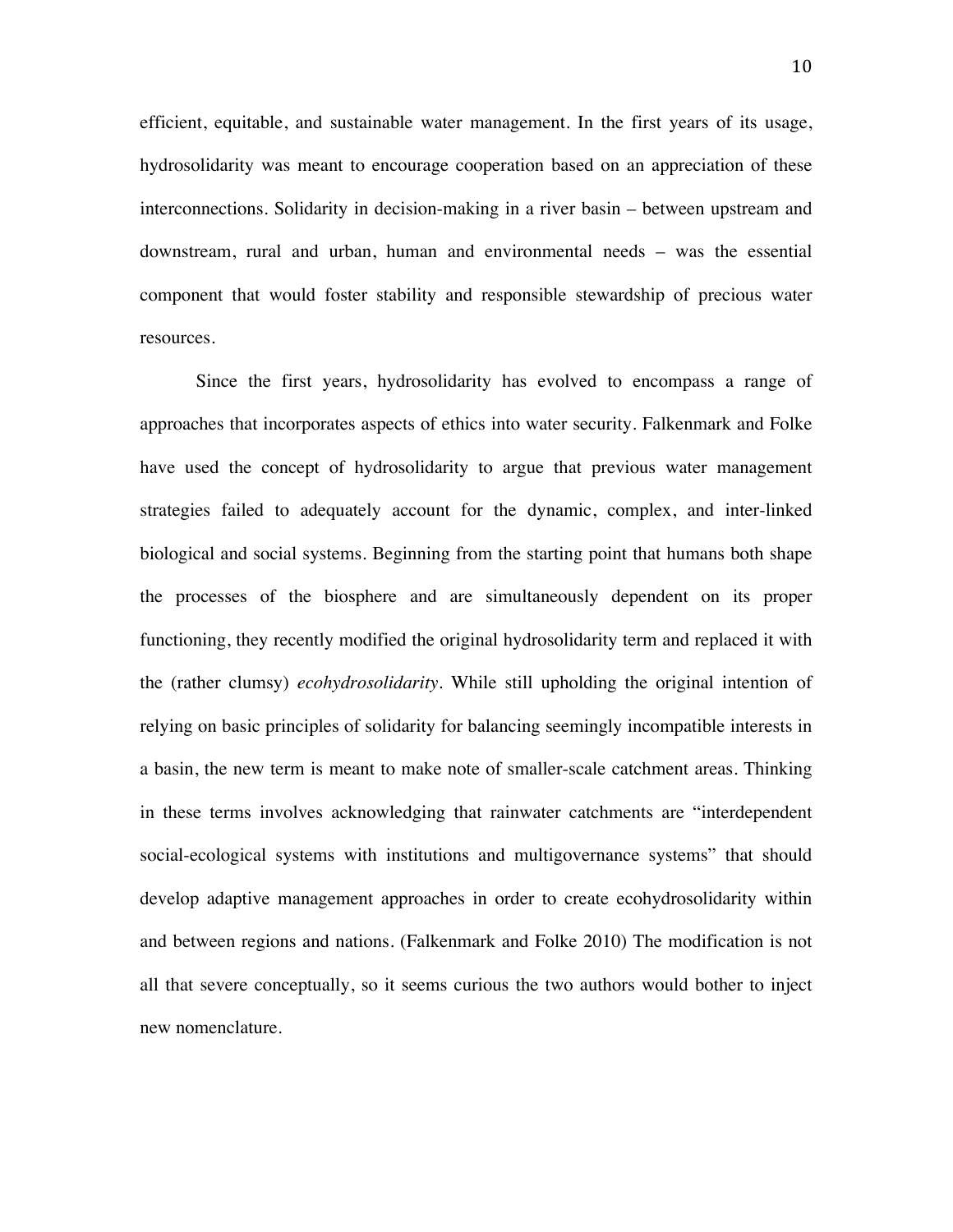An article written in 2011 by Andrea Gerlak and her colleagues produced probably the most comprehensive study of the concept of hydrosolidarity. In their article published in *Water International* titled, "Hydrosolidarity and beyond: can ethics and equity find a place in today's water management?" Gerlak et. al provided an overview of its short intellectual history and its evolving application, arguing that it has "emerged as a mechanism to inject issues of social justice and human rights into a discussion about water that had been largely driven by technical and political variables that influence water management, especially in the international arena." (Gerlak, Varady, Petit, and Haverland 2011: 60) According to the authors, hydrosolidarity's most valuable contribution is its continued use as a synonym for ethically based behaviour. (Gerlak, Varady, Petit, and Haverland 2011: 60)

The integration of hydrosolidarity as a discursive marker for ethical behaviour in water security is meant to embolden alternative approaches to "business as usual" models in water security that continue to exploit water resources for strategic gain, with too little attention paid to sustainability, environmental consequences, or human suffering. By incorporating a sense of ethical understanding into what had largely been only technically-driven solutions, hydrosolidarity means to encourage a framework that respects common human values. As William J. Cosgrove, the former President of the World Water Council, wrote in 2003, "Respect for shared human values will eventually prove to be the key to sound management of the world's water resources in the sustainable service of human development." (Cosgrove 2003: 530) The fact that the head of the largest governing body of water organizations and professionals adamantly declared the necessity of using ethical considerations in managing increasing water stress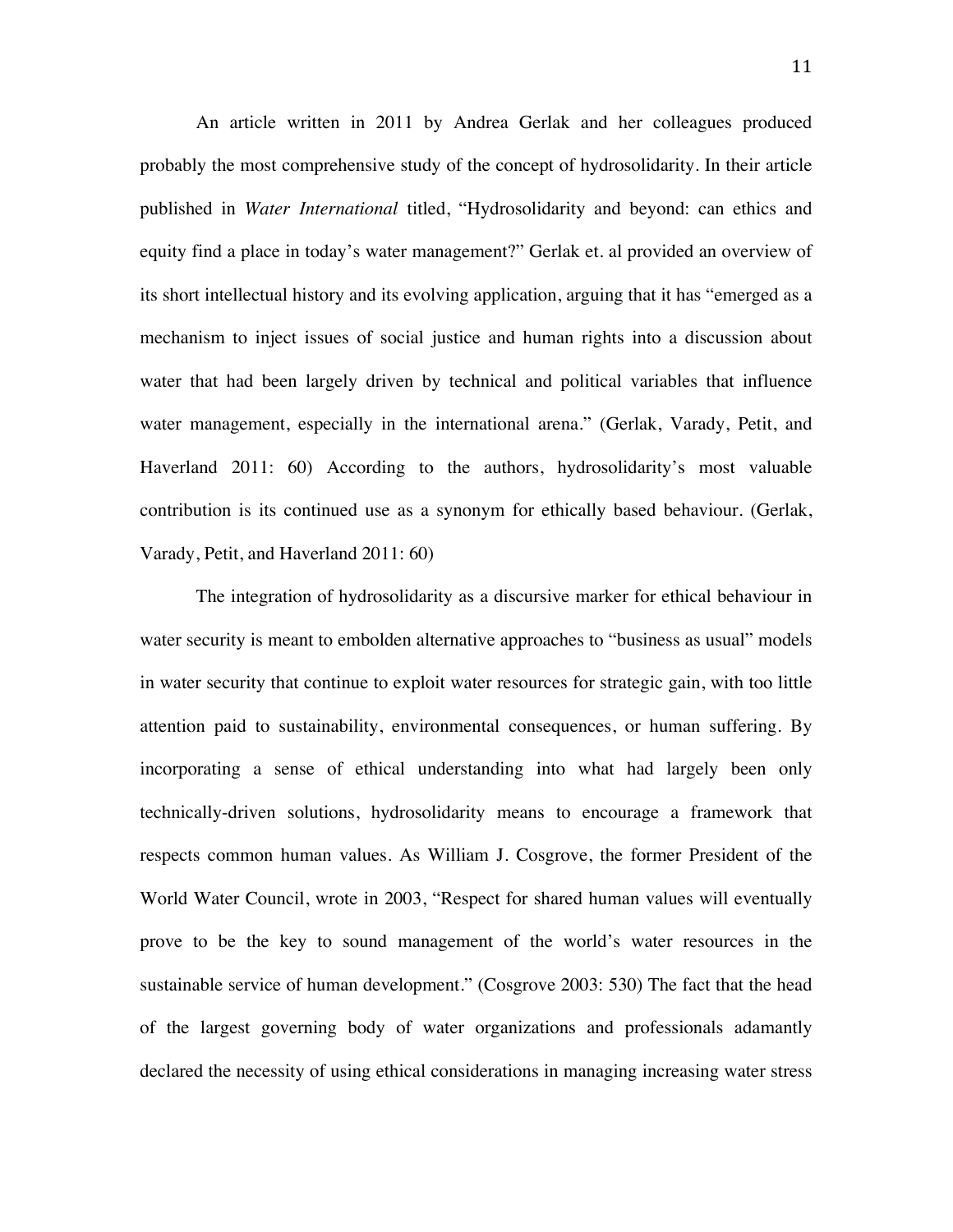is an important indication that hydrosolidarity is an attractive and useful component of twenty-first water security.

### **The Promise and Peril of IWRM**

Hydrosolidarity encompasses a wide range of processes that broadly encourages incorporating ethical considerations into more technical, scientific, environmental planning. It can now be seen as the primary ethical component upon which the dominant paradigms of complex water management strategies are built. In particular, it is been increasingly associated with the strategies of integrated water resources management (IWRM), though often such ethical considerations are avoided or left unacknowledged. This section will define IWRM, delineate its key features and historical progress, and summarize the main criticisms of IWRM. It will conclude by offsetting a measured degree of support for IWRM with calls for much further ethical engagement. It leads into the final section, which provides promising emancipatory alternatives to IWRM embedded in contemporary water discourse.

IWRM is best defined as a "process that promotes the coordinated development and management of water, land and related resources, in order to maximize the resultant economic and social welfare in an equitable manner without compromising the sustainability of vital ecosystems." (Global Water Partnership (GWP) 2000: 22) IWRM begins by stipulating that water needs to be treated as a single environmental resource, allocated to the main societal water users: industry, agriculture, and households. According to IWRM frameworks, this allocation is most efficient and sustainable when participatory public policy frameworks are used involving all affected stakeholders. In this regard, IWRM incorporates social factors into analyses while also taking stock of the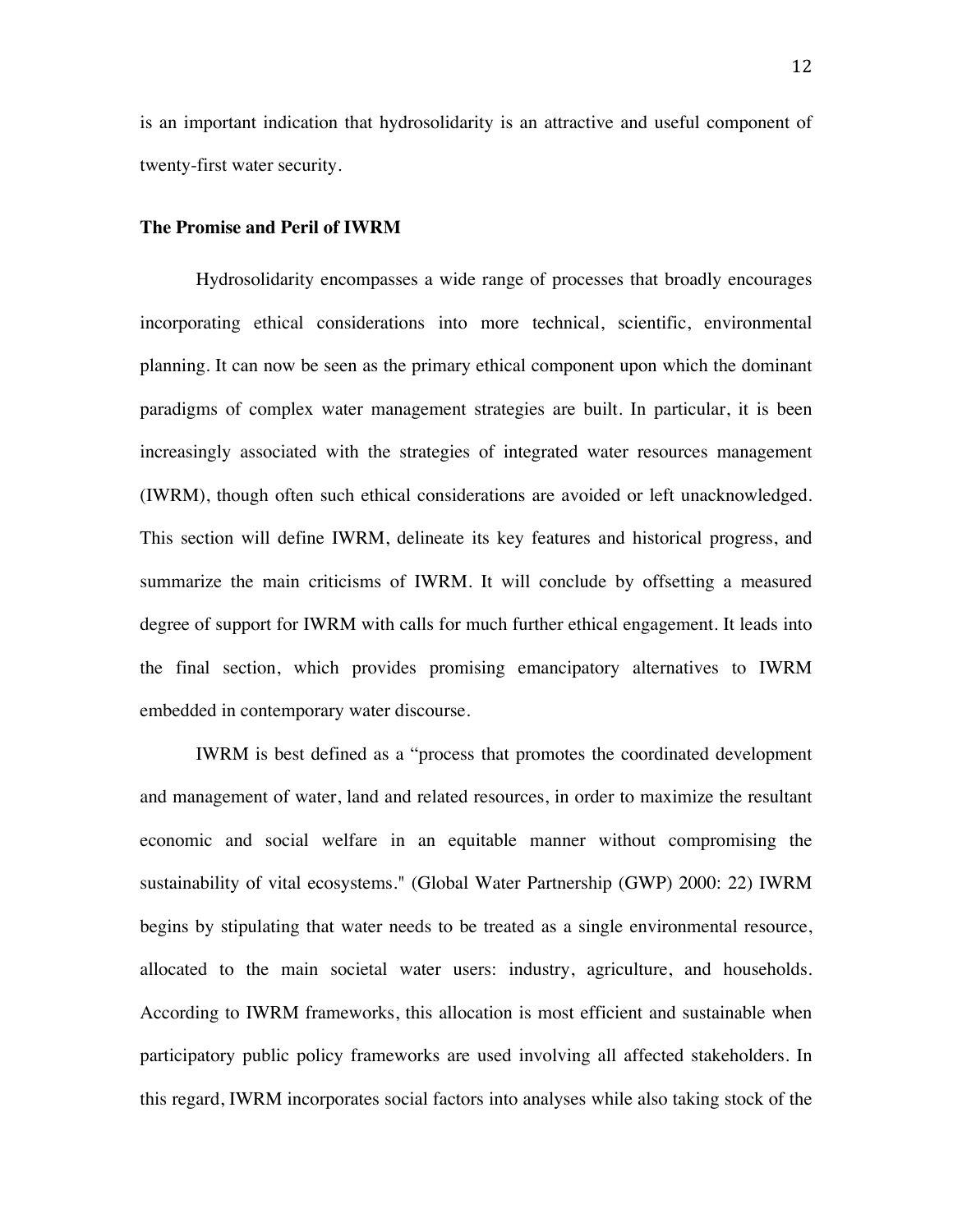interconnected physical attributes of surface water, groundwater and the ecosystems through which they flow. The idea of integration extends through the physical management of water resources as well as the wider social context through the pursuit of consensus building with the input of stakeholders from all levels. (GWP 2000: 22)

There is no specific blueprint for implementing IWRM. It is better seen as a set of principles from which best practices, sensitive to individual contexts, can be implemented. IWRM has been formulated to combat a host of problems related to water governance – problems related to conflict, cooperation, distribution, protection, and sustainability of water resources. It would not make sense to construct a rigid set of guidelines that would work around the world, in every case. Instead national and regional institutions are urged to develop their own types of IWRM practices engaging collaboratively with those who would be affected as well as engaging with the emerging global consensus on the necessarily broad parameters of achieving sustainable and equitable resource security. In particular IWRM recognizes the importance of water quality issues which leads it to pay special attention to the poor; to the role, skills and needs of women; and to vulnerable areas such as small island states, landlocked countries, and desertified areas. (Brauch 2007: 140)

In 2000 the Global Water Partnership (GWP) produced the first authoritative definition of IWRM. No unambiguous definition had been created up to that point and no answer to how its principles might be put into practice had been devised. GWP sought to correct this and it defined IWRM as a holistic approach that understands managing water demand is as important as managing its supply. In so doing it linked together wider social, economic, environmental, and technical dimensions of water management. The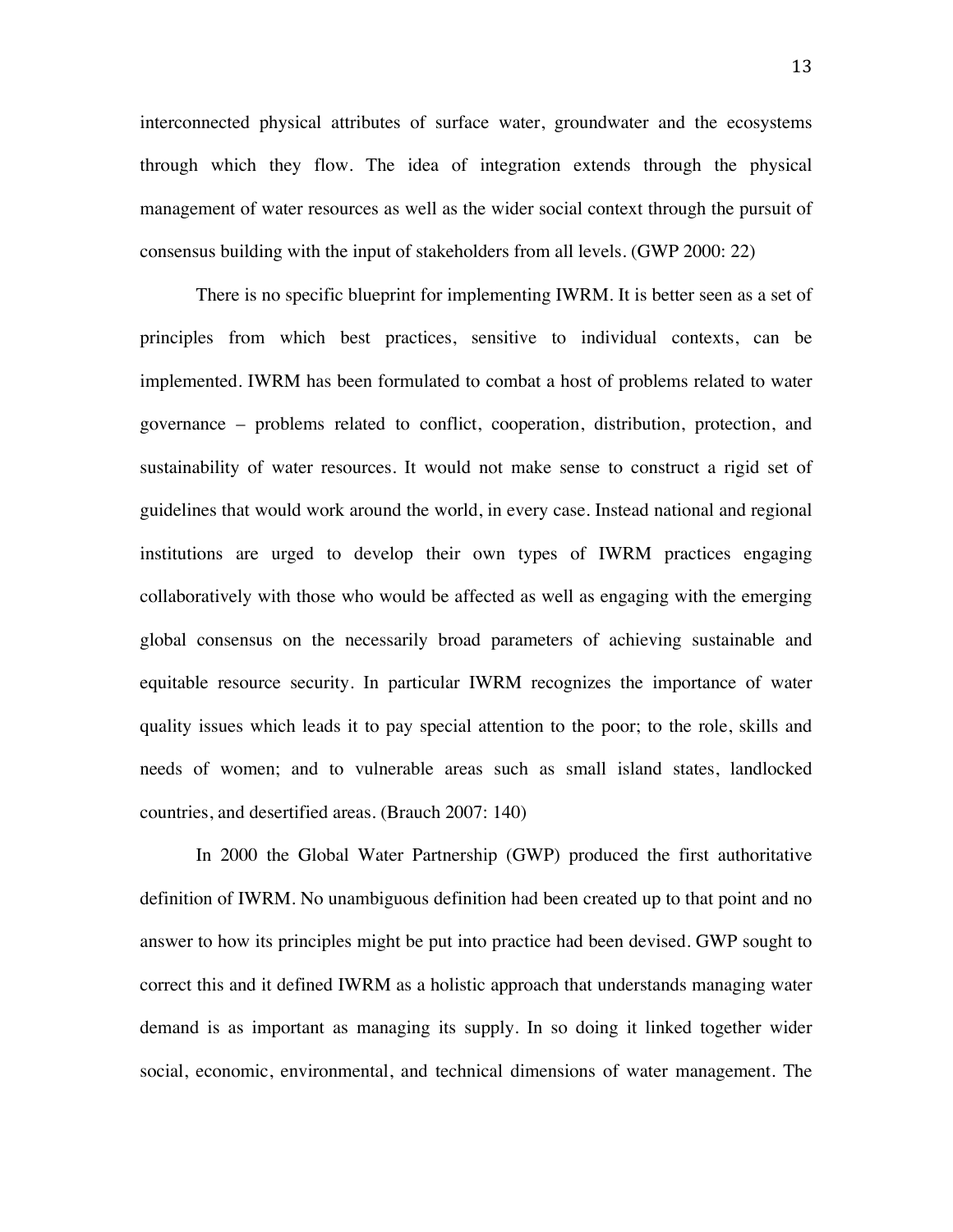justification for these linkages is based upon a belief, to put it simply, that humans and the decisions they make determine how water is used or misused. Thus there must be an integrated policy-making process that involves all the various concerned stakeholders. Because stakeholders often hold conflicting interests and their objectives concerning water resources management may be oppositional, negotiations organized with IWRM principles develop operational tools for conflict management and resolution. The important objective in preparing appropriate conflict resolution tools is to "identify and designate water resources management functions according to their lowest appropriate level of implementation; at each level the relevant stakeholders need to be identified and mobilized." (GWP 2000: 29)

IWRM is the most popular approach to water management today. (United Nations Development Programme (UNDP) 2006; GWP 2004) The 2012 UN-Water assessment survey found that since 1992, 80 percent of countries around the world had implemented some level of integrated water resources management strategy. (United Nations Environment Programme 2012b: 8) As an attempt to integrate previously wide-ranging and isolated water management practices into one holistic framework, it has become remarkably popular. The overriding criterion that propels IWRM is interconnectedness, between economic, social, and environmental conditions. IWRM approaches to water management require adherence to the conditions of *"economic efficiency in water use, social equity, and environmental and ecological sustainability*" (emphasis in original). (GWP 2000: 30) These three pillars buttress the three central elements needed for successful implementation: *enabling environments* (e.g. creating a general framework of rules, laws, legislation, information), and *institutional roles* (e.g. delineating precise roles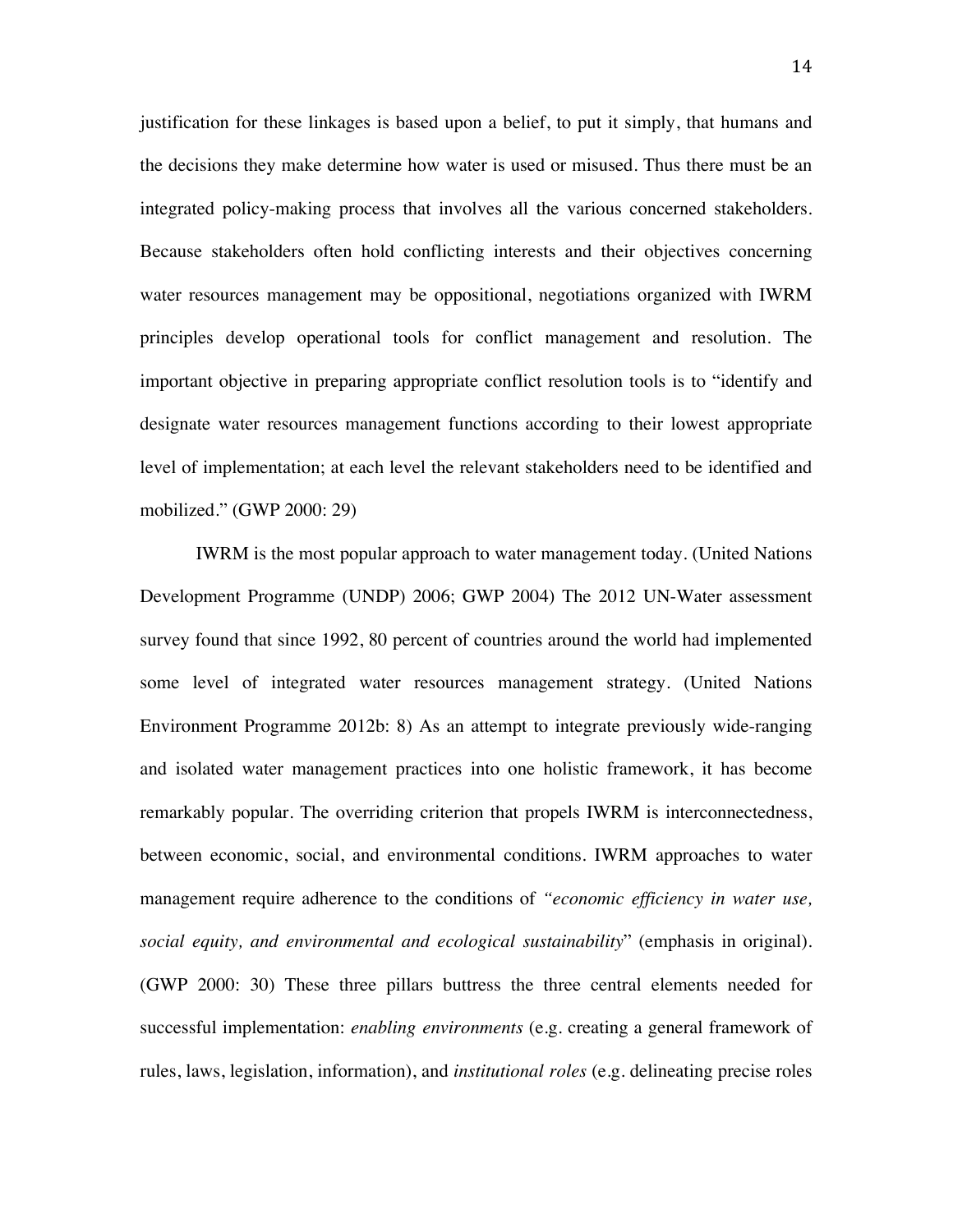for stakeholders), and *managing instruments* (e.g. providing operational tools for effective implementation, regulation, monitoring and enforcement of agreed upon rules).

By the 2002 World Summit on Sustainable Development (WSSD) in Johannesburg, South Africa, IWRM was seen as the future foundation for water governance systems and part of a broader package of international strategies for achieving the Millennium Development Goals (MDG). (UNDP 2006: 170) It was viewed as a necessary element for achieving the goal to halve, by the year 2015, the proportion of people that are unable to reach or afford safe drinking water, and the proportion of people without access to basic sanitation. In March 2012, the United Nations Children Fund (UNICEF and the World Health Organization declared that the MDG target was indeed reached, three years ahead of schedule.

With the publication of the WSSD *Implementation Plan*, IWRM was cemented as the pre-eminent guide for water management. Over the succeeding decade its principles have been repeated almost as a mantra in large environmental mega-conferences. The GWP and the World Bank now consistently stress integrated approaches that take into account the downstream social and ecological costs of building dams, irrigation schemes, and other forms of water management. Every World Water Forum, every UN World Water Development Report, every World Water Week, points to IWRM as a set of necessary guiding principles.

### **Critiques of IWRM**

IWRM is not universally supported. It has received a fair amount of criticism that, while likely not dislodging its position as pre-eminent water strategy, does indicate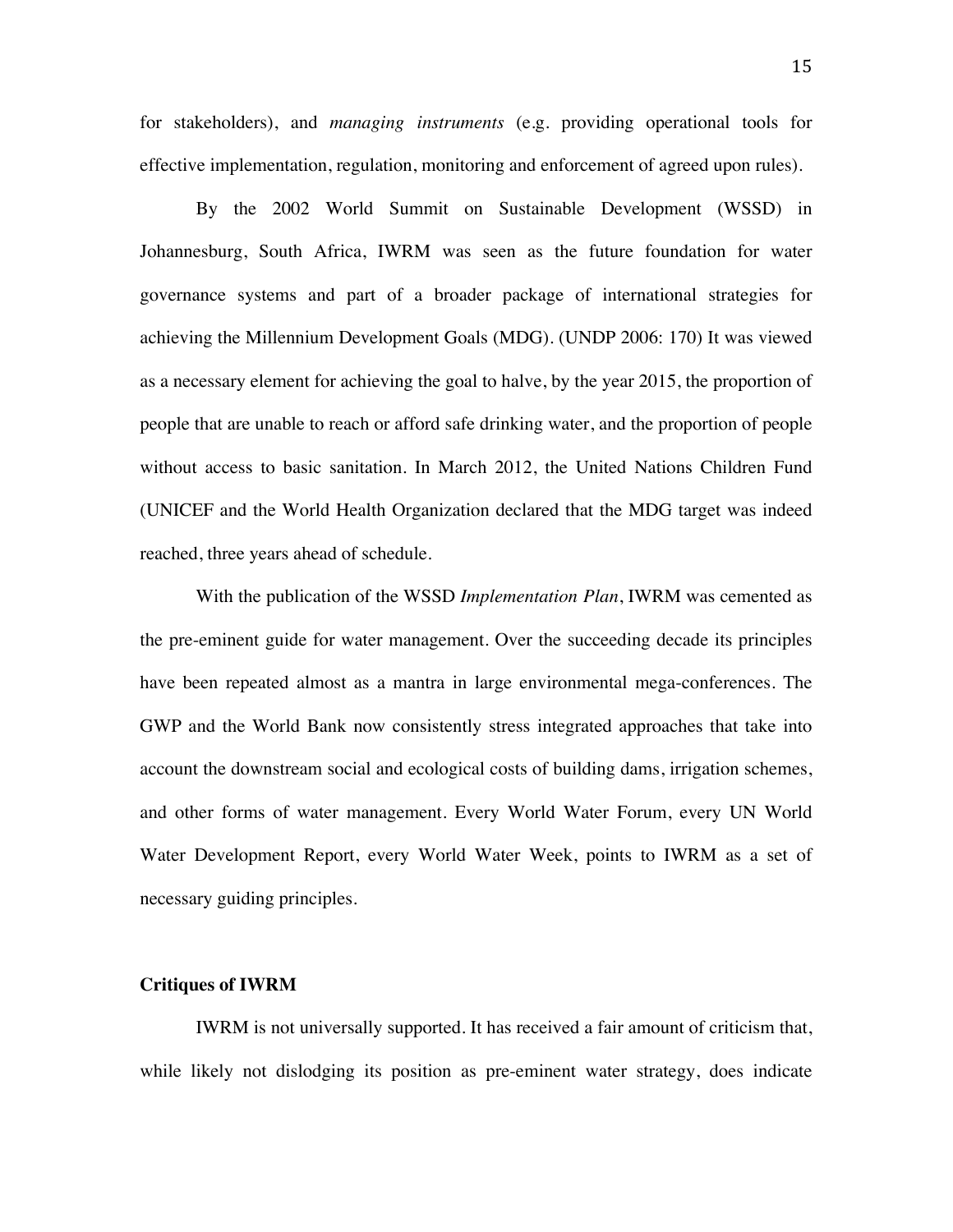significant dissension among water scholars and practitioners. The criticisms have been varied. Some offer pointed and specific critiques of IWRM, while broadly agreeing with its general framework. Biswas (2004) argues that its definition is amorphous, which can lead to difficulty in actually implementing most of its components. He also maintains that what works for one area cannot *prima facie* be expected to work for another, where different institutions, with different stakeholders, and interests exist. He writes, "Water management must be responsive to the needs and demands of a growing diversity of central, state and municipal institutions, user groups, private sector, NGOs, and other appropriate bodies. Concentration of authorities into one or fewer institutions could increase biases, reduce transparency, and proper scrutiny of their activities." (Biswas 2004: 255) Kirshen, Cardwell, Kartez, and Merill (2011) argue that IWRM needs to better account for hydraulic uncertainties that will arise as a result of climate change. Jonch-Clausen and Fugl lament that IWRM has "degenerated into one of those buzzwords that everybody uses but that mean different things to different people." (2001: 502)

Deeper critiques have also been levelled that question the underlying philosophy behind IWRM. Many point to the tendency among IWRM proponents to ignore social aspects of water management in favour of technical solutions that appease growing water demand. Many of these deeper critiques are in essence an attack on the dominance of instrumental rationality at the expense of politically-sensitive assessments that acknowledge alternatives to traditional state-led management processes. Allan makes the case that IWRM policy makers do not realize that cultural, spiritual, and economic factors are as important as sustainability in managing water. For him, the political nature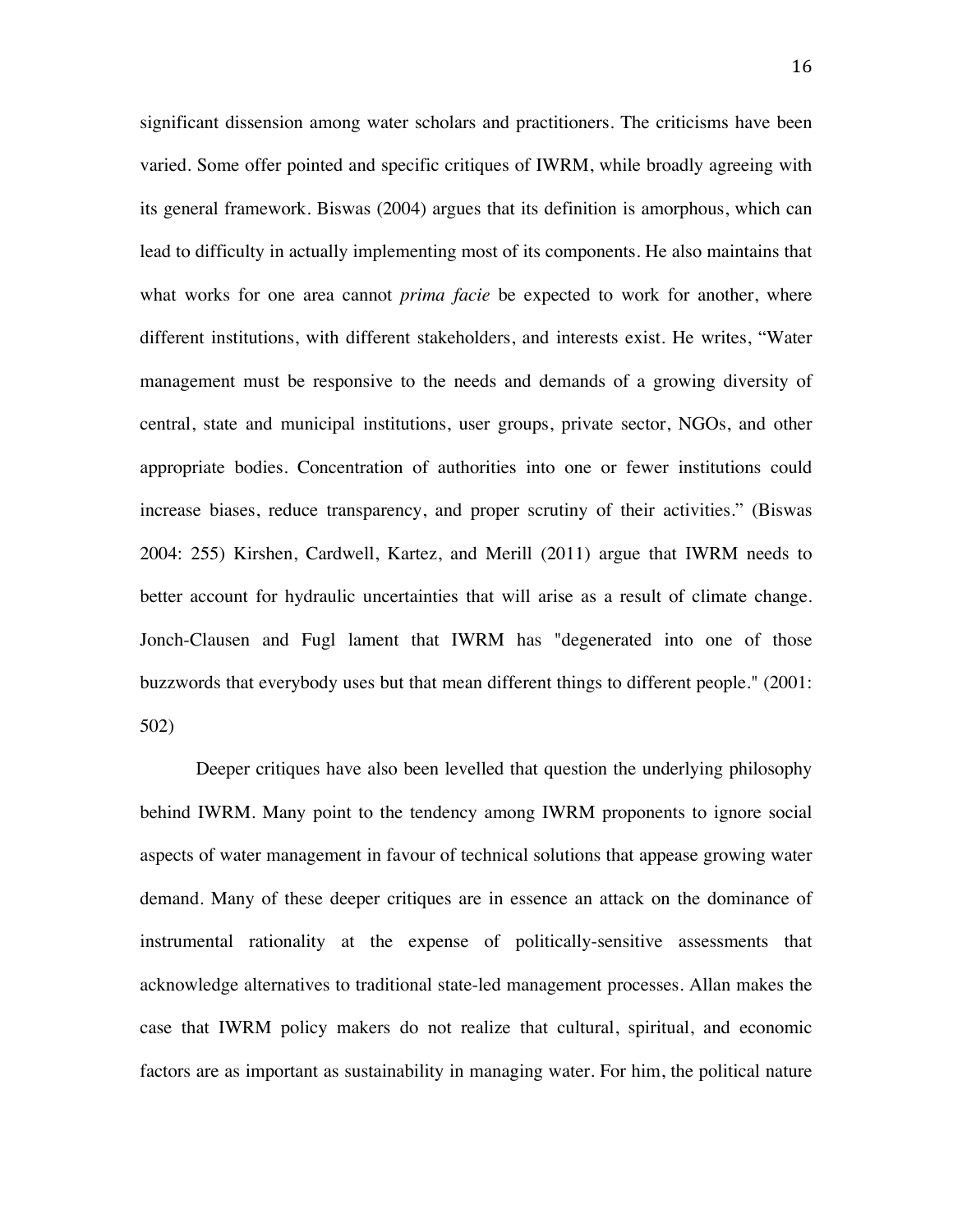of IWRM needs to be better acknowledged. (Allan 2003) McDonnell argues against the dominance of narrow, positivist, and techno-scientific frameworks integrated in IWRM analyses. (McDonnell 2008) Rahaman and Varis (2005) extend this critique against IWRM's belief that privatizing the marketable aspects of water will result in singlepurpose planning and management. For them, this approach ignores the ethical and practical difficulties in implementing planning strategies uniformly around the world. The differences between regions means full-cost recovery may not be possible in great areas of the global south where infrastructure is deficient or incomplete.

As might be expected, the participants at Alternative World Water Forums have also put forth significant criticisms of IWRM. The Bradford Centre for International Development, an organizer of the 2003 Alternative World Water Forum, argued the 'global water consensus,' is, "narrowly underpinned by neo-liberal principles, dominated by technical and managerial concerns and informed by limited methodologies and empirical data. NGOs and campaigning groups have questioned the pro-privatization focus of the consensus, the neglect of environmental and ecological concerns and equity issues." (Splash Water Governance Research 2012)

These deeper criticisms argue against instrumental rationality that canonizes impartial data collection and the innate good will of partners, essentially ignoring the deeply political processes at work. Such approaches are, at best, insufficient for alleviating complex and political water problems, and, at worst, culpable in their continuation. In making oblique reference to IWRM as evidence of a holistic approach to individual water securing, various constituents may only be providing smokescreens to further their own entrenched interests, confirming business-as-usual policies. The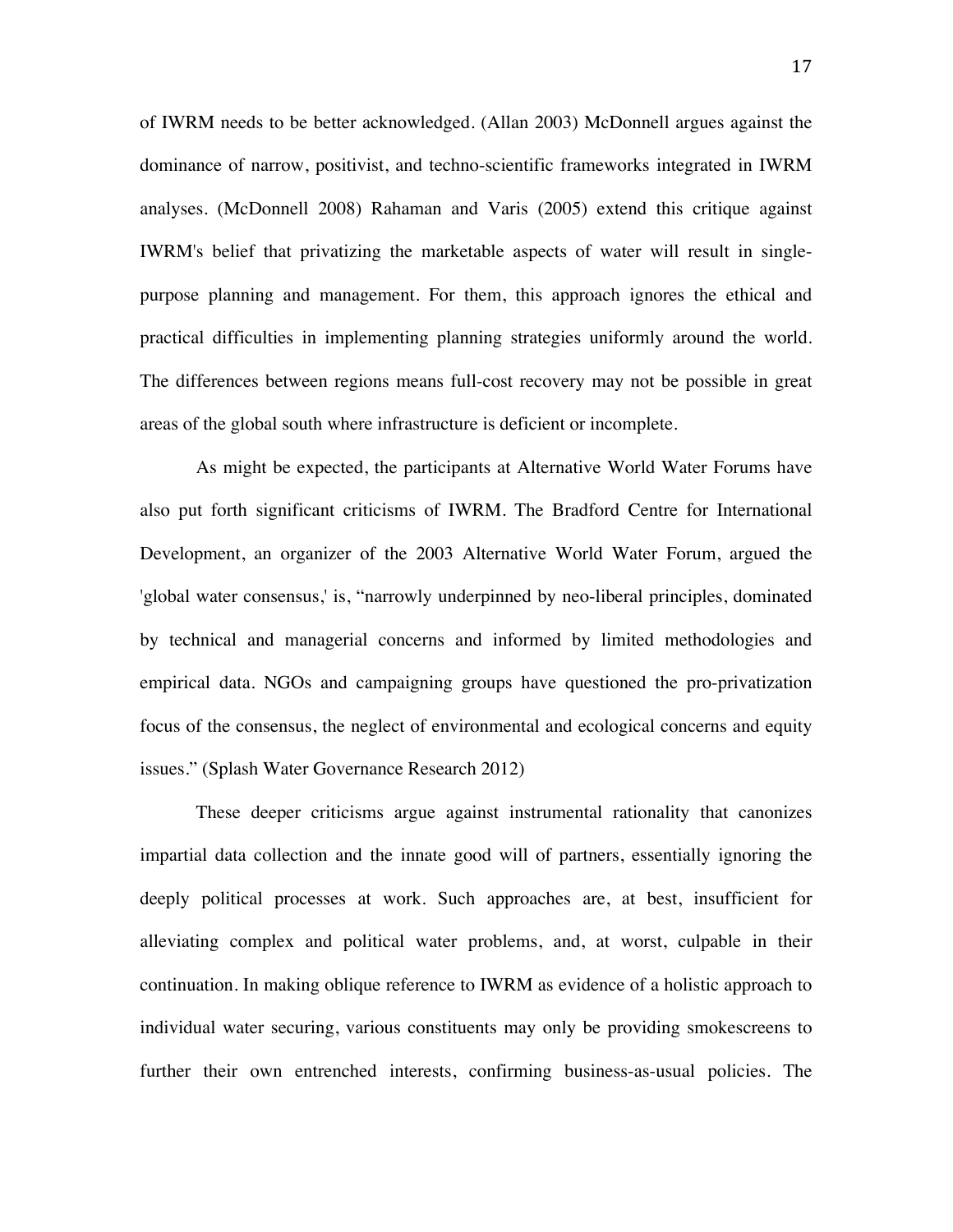outcome, according to these critics is that entrenched power asymmetries are replicated, with the state acting as the sole and necessary entity to produce effective water security. As François Molle puts it, "the entire process appears to be naturally steered by the state...with a consequent high likelihood of reproducing paternalistic, technocratic, and bureaucratic and top-down conventional approaches, modified only by whatever degree of participation is allowed." (Molle 2008: 134)

IWRM compels planners and practitioners to assess the wide confluence of factors that are necessary to adequately manage water resources. In this sense IWRM represents a more holistic approach to water security. It promotes multiple connections – connections in ecology by mixing water, land, and related resources; connections in economics by promoting efficiency and equality; connections in politics by promoting institution-building, institutional resilience, and coordinating often competitive and segmented intra and inter government departments; and finally it promotes connections in society by encouraging the inclusion and participation of different stakeholders in water policy planning, and by acknowledging the specific gendered effects that water places on women. However, does IWRM truly exemplify emancipatory water security? Does it bring us closer to an ontology of security with individuals and their well being at its core? IWRM does represent certain emancipatory understandings of human security. It promotes inclusion, pursues the peaceful and efficient allocation of water across borders and along shared waterways, and it is claimed to be built upon a foundational ethics of hydrosolidarity that propounds the value of discussion, negotiation, and deliberation amongst different stakeholders.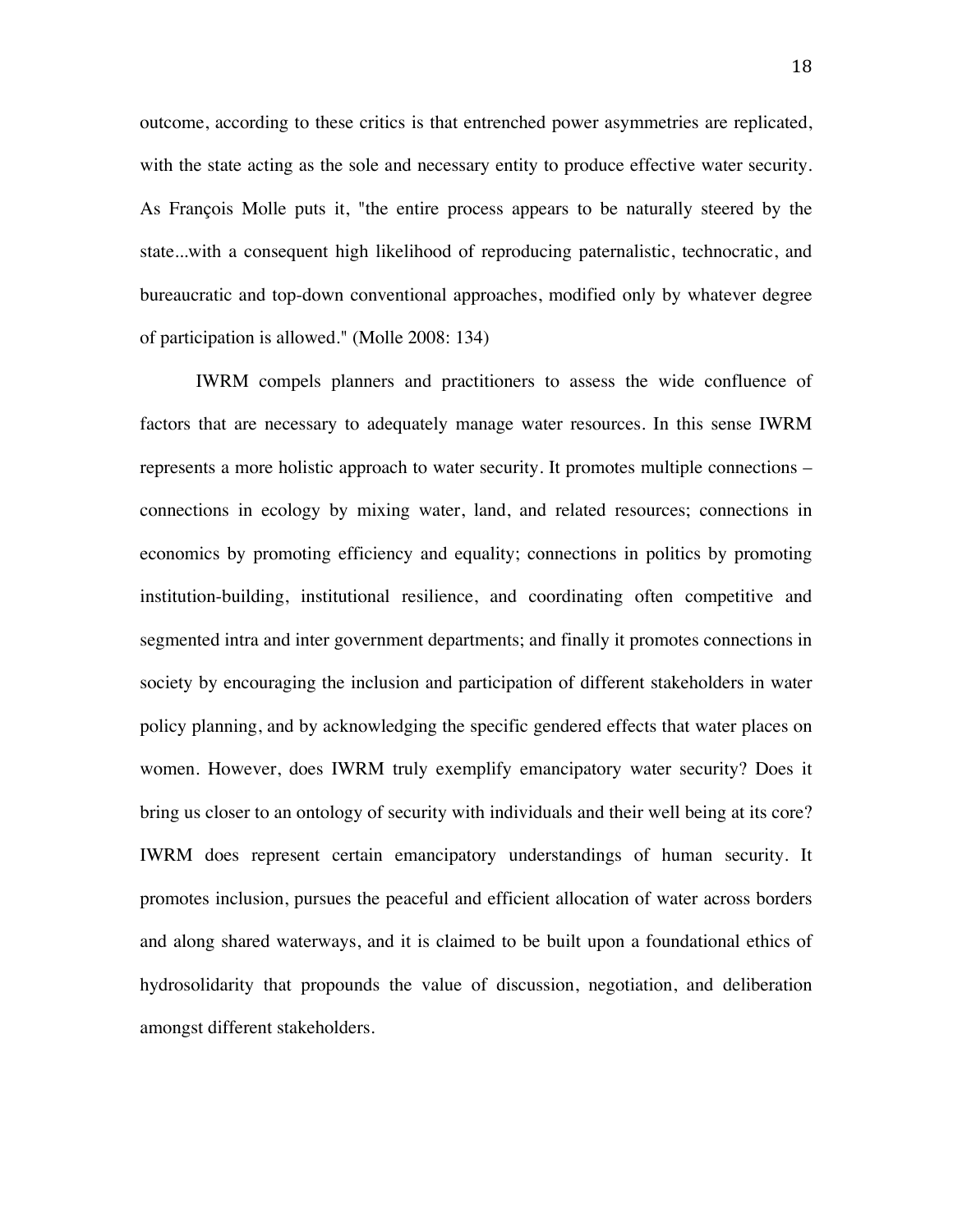To see IWRM as a wholly emancipatory alternative would be overstating its value and purpose for a variety of reasons, even though its constituent parts do point to a progressive re-ordering of water security. Primarily, IWRM remains at its core a statist, technically-driven platform that is designed and implemented from the top-down. And while such strategies may be useful for making large-scale policy decisions and consolidating disparate planning strategies, it too often results in the continuation of instrumentalist conceptions of water security, that fail to account for the ethical underpinnings of water management in different contexts.

IWRM cannot, at least on its own, be viewed as illustrative of a sufficiently emancipatory alternative. The scientific and technical rationality at its heart is overemphasized at the expense of normative judgments. IWRM may reflect a growing awareness amongst water professionals and policy makers for the need for more holistic thinking in water management and security, but it pays little overt attention to the ethics involved in managing water security generally failing to incorporate hydrosolidarity into its evaluations. Every decision that is taken with regards to water has embedded within it an ethical component – this is one of the key insights that critical theory teaches. To ignore that is to cede ground to dominant paradigms of instrumentalist control, which are so problematic in security contexts.

#### *Global Water Security***: Emancipatory Water Security or Chimera?**

The terms of IWRM represent multiple progressive steps but they are only one partially realized example of the emancipatory potential in water security. While it has largely reflected a technical, managerialist outlook on water, at the expense of developing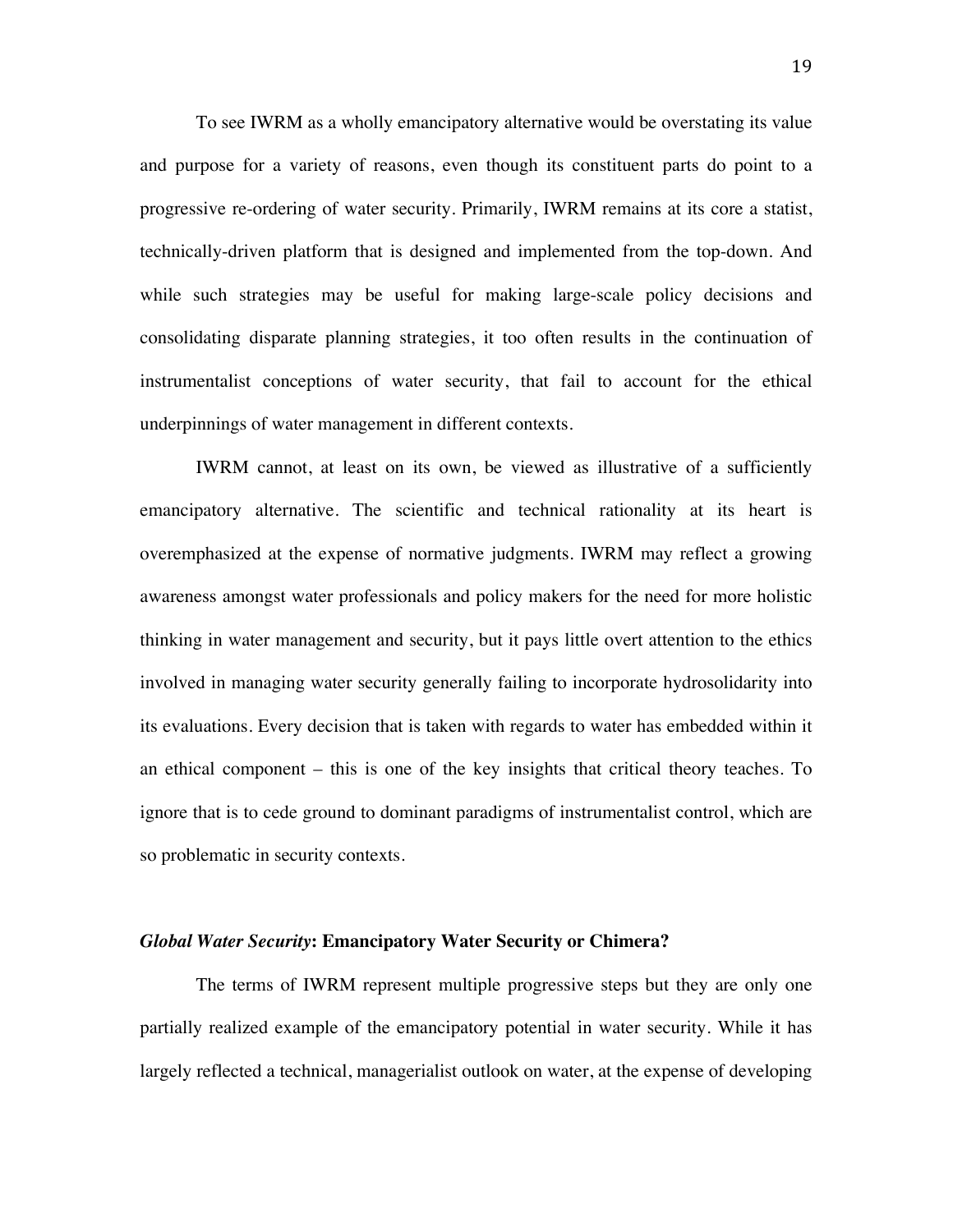a larger, progressive ethical foundation, IWRM is not the only arbiter of global water relations; there are other expressed forms of hydrosolidarity that can be seen in contemporary global water relations.

One new development signals an awareness of the progressive appeal of water security that has arisen since 2010, receiving its most explicit formulation during the 2012 World Water Forum, in Marseilles, France. "*Global Water Solidarity*" (GWS) is a worldwide initiative that aims to bridge the multiple levels of water stakeholders in order to advance cooperative ties. GWS has been established to replicate highly successful development efforts called "decentralized solidarity mechanisms (DSMs)." GWS seeks to engage the multiple levels of governance that is required to manage water resources, especially in vulnerable areas of the world. By placing importance on multiple actors across space and scale, GWS should be seen as an innovative response to the deficiencies of modern water security. It is defined as a, "coalition of local, regional and national governments public and private institutions and civil society organizations from Europe, Asia, and Africa."(UNDP 2012b) It works in a variety of ways to demonstrate an embedded emancipatory alternative to competitive water scenarios. Principally, by focusing on the nascent level of, cooperation, ethical responsibility, and local participation amongst water users across varying degrees of distance it exemplifies the nature of emancipatory water security.

Originally, the GWS initiative was first proposed by the UN Development Programme in late 2010 to mobilize technical and financial resources to support local governments from the developing world in their efforts to meet MDG 7C, which seeks the reduction by half of the proportion of people without sustainable access to safe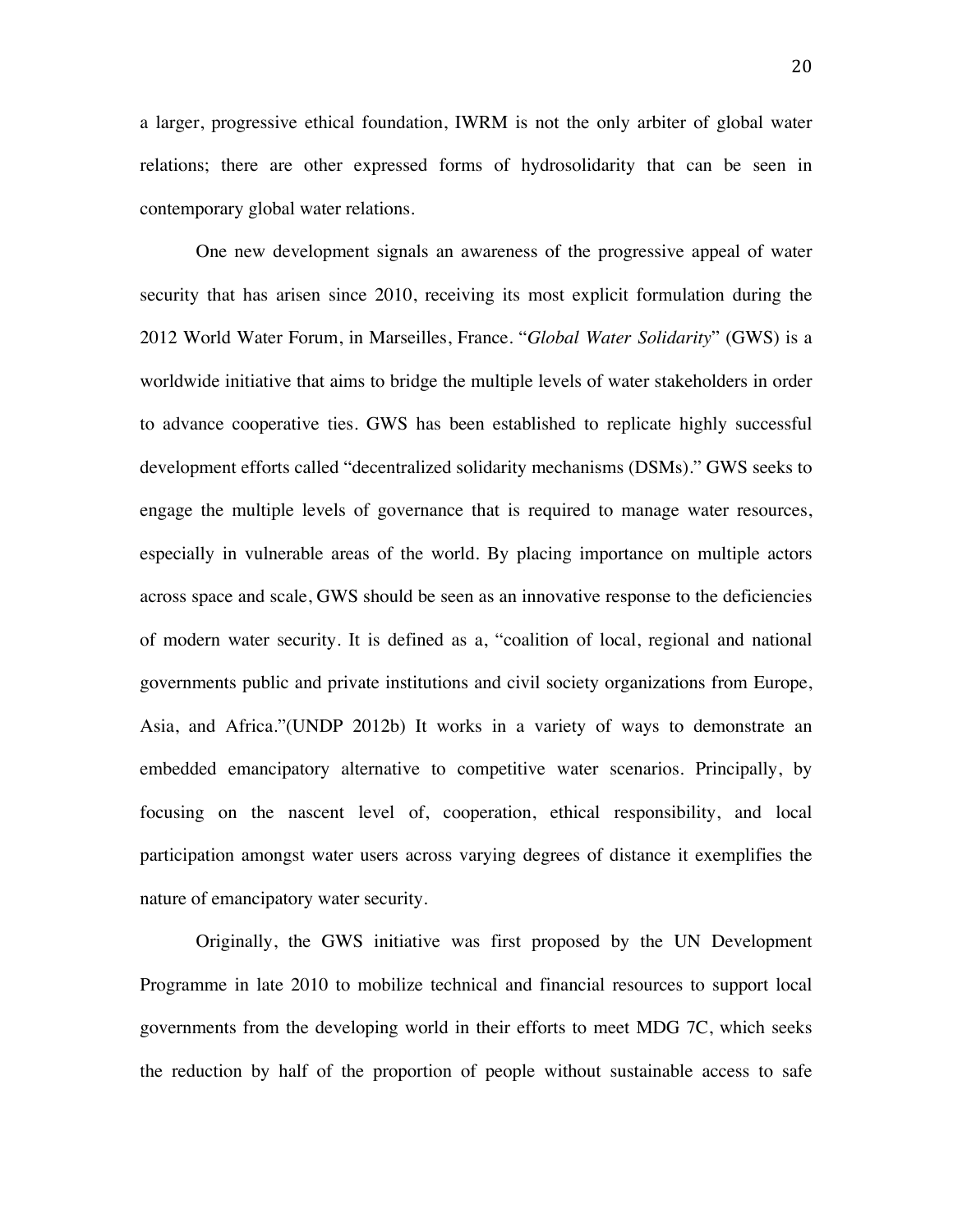drinking and basic sanitation. It was thought that by scaling up the already existing and successful policies of DSMs, it would be possible to harness the existing political will to combat water scarcity and improve sanitation conditions for vulnerable populations in the developing world, with a special focus on Asia-Pacific and Africa. The impetus behind the upward shift from DSMs to *Global Water Solidarity* was a belief that it was politically feasible, technically achievable, and ethically desirable.

Because DSMs were originally set up as a way to further the progress in achieving the UN's  $MDGs^3$  related to water (specifically Target 7c), they should be seen as a success story. In March 2012, just before the opening of the Sixth World Water Forum, UNICEF and the WHO declared that the MDG target for drinking water had been reached, well ahead of the 2015 deadline. (UNICEF 2012) This was one of the first MDG targets to be met, and was hailed as a significant achievement. Unsurprisingly, significant challenges remain, including the fact that 11 percent of the world's population (783 million) still lacks access to improved drinking water. There have also been some that questioned whether the collected data was in fact accurate. A Dutch NGO, International Water and Sanitation Centre (IRC), pointed out that water quality was not measured in the MDG report, and the reporters also failed to look into whether water supplies worked or were reliable. (International Water and Sanitation Council 2012) The lesson to take away is that while DSMs have been one of the most successful tools used in getting closer to the water MDG, there is still much improvement to be made across the world.

 

 $3$  The framework for DSM is based on multiple existing UN Resolutions, including: Millennium Declaration (A/55/L.2), United Nations General Assembly Resolution A/RES/64/292, Human Rights Council Resolution A/HRC/15/L.14, Rome Declaration, the Paris Declaration, the Accra Agenda for Action and Busan Declaration.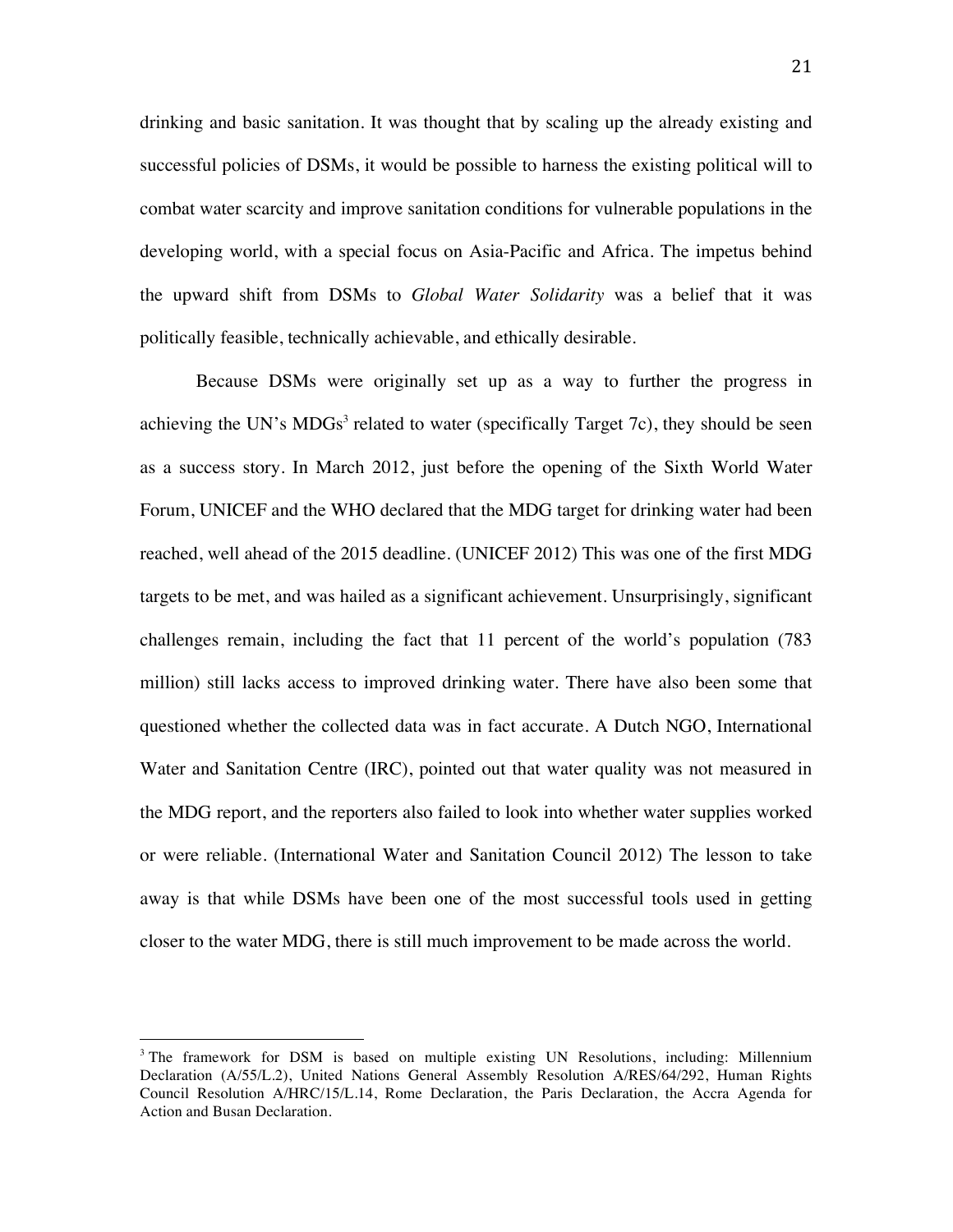The formal creation of DSMs was based upon earlier pioneering initiatives including the Oudin-Santini law in France, the 'Koppejan' law in the Netherlands, the Platform Solidarit'eau in Switzerland, the Flemish Partnership Water for Development in Belgium and the 'L'Acqua è di tutti' fund in Italy. (World Water Forum 2012) The initiatives helped build voluntary cooperative networks across Europe that put a portion of the water and sanitation budget aside to assist water projects in developing countries. In France alone, where participation is voluntary, the Oudin-Santini Law raised about 24 million Euros in 2010, and has to date assisted 600 projects in 17 countries. (UNDP 2012d) One estimate from Jean-Phillippe Bayon, a senior water expert at UNDP put the potential European-wide mobilization of financial resources for GWS at  $\in$ 4 billion. (Water and Sanitation for Africa, 2012)

Following the success of these early initiatives, at the end of 2010, the UNDP Hub for Innovative Partnerships began mobilizing new technical and financial resources from decentralized cooperation in order to support local governments from developing countries in their efforts to achieve Millennium Development Goal (MDG) 7C. The 'triggering point' was the possibility of scaling up at the European level a voluntary levy of 1% on water and sanitation services already functional in certain countries and notably in France. (UNDP 2012c)

In early 2012, the GWS Steering Committee, made up of representatives from local, regional and national authorities, international and multilateral organizations, water operators, NGOs, private organizations and prominent public figures, focused its efforts on specifying the best ways to use small-scale DSMs in achieving the MDGs. At this time, DSMs were essentially a bundle of policies adopted at sub-national levels that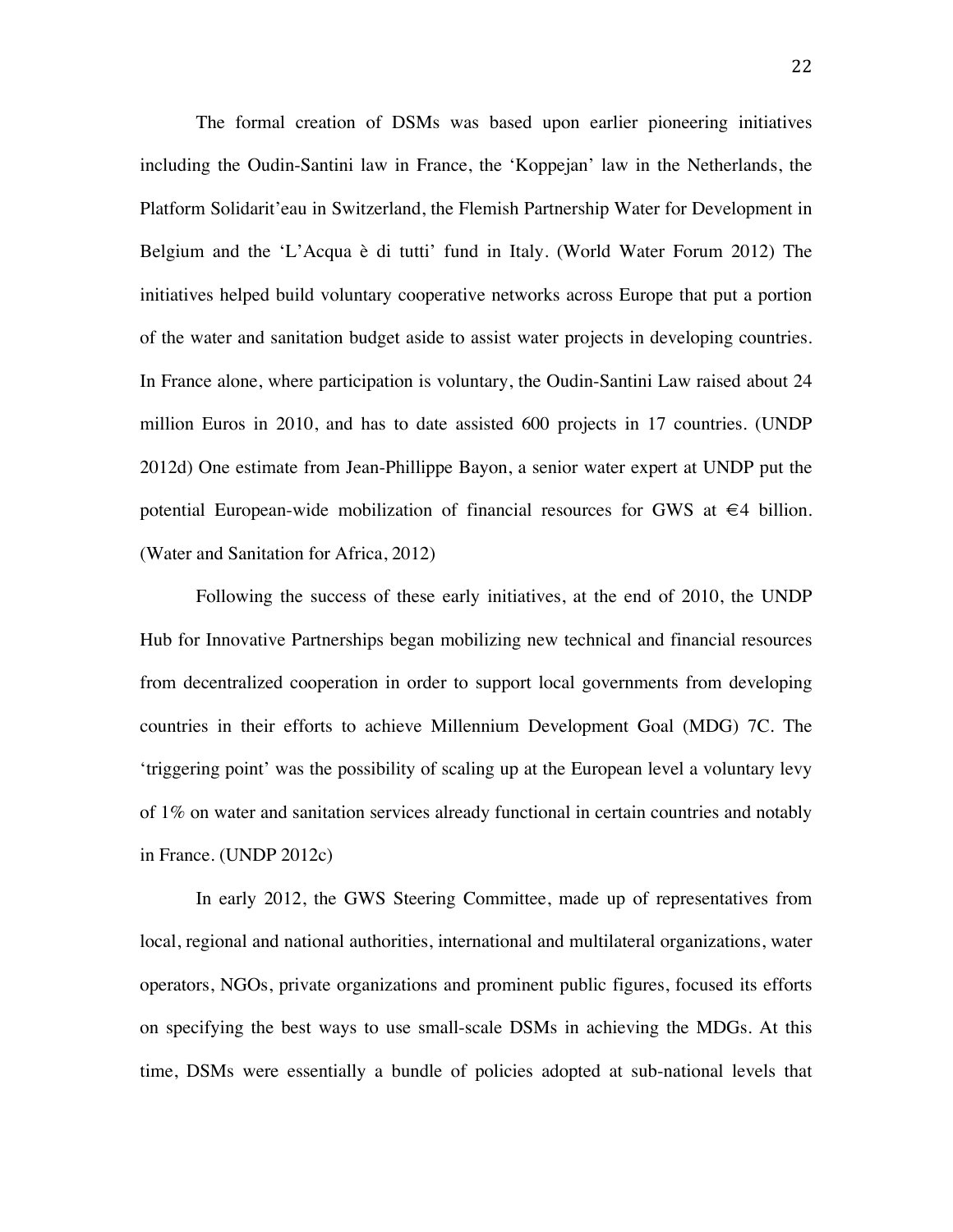harnessed financial resources, and promoted local capacity building and technology transfer in support of sub-national institutions' efforts to establish water and sanitation services. (UNDP 2012b) All of these policies were pursued on a voluntary basis and as a sign of solidarity.

During the last decade, DSMs have been a successful and resilient approach to human water security. They have been designed specifically to address the obstacles that sub-national institutions faced in developing countries. As such, they reflect a broader understanding of the need for inclusive participation in the management of water resources. Their principal use has been to decrease human vulnerabilities by improving the availability of clean water sources and improving sanitation, the roots of individual health and wellbeing. Their impact has been significant and it is clear that with the pursuit of *Global Water Solidarity*, the benefits resulting from DSM have been far from negligible. The MDG goal of safe drinking water has been one of only three MDG targets achieved to date (together with targets to reduce slums and extreme poverty), and it was met three years ahead of the 2015 deadline. The proportion of people without sustainable access to safe drinking water was halved and the proportion of people using an improved source of water (such as piped supplies and protected wells) rose from 76 percent in 1990 to 89 percent in 2010. The number of people using improved drinking water now stands at over 6.1 billion, an increase of over 2 billion from 1990, with increases in China and India making the largest gains. (United Nations  $2012: 4$ <sup>4</sup> This is a measurable reflection of the positive effects that have occurred from increased efforts to combat human water insecurity. Part of the attainment of MDG Target 7c was made possible by the efforts of

 

<sup>4</sup> For a detailed description of the data, see UNICEF, *Progress on Drinking Water and Sanitation, 2012 Update*.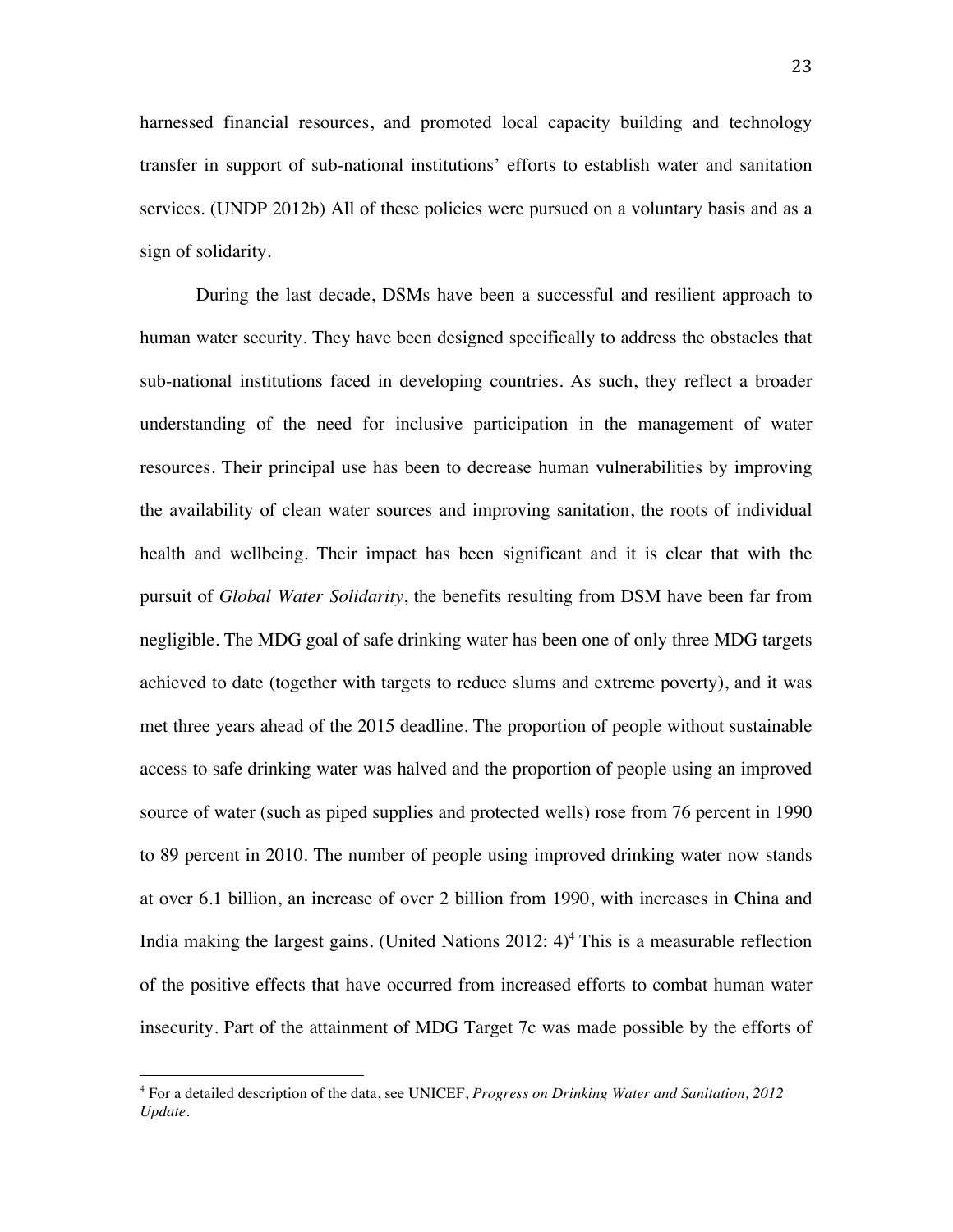several European countries that launched DSMs. By encouraging and promoting the role of local authorities in water governance, DSMs operate with the understanding that water systems have a distinct impact on local communities, and that these communities should have a larger involvement in the planning and implementation of water policy.

Perhaps the most significant reflection of the ethical foundations of DSM/GWS comes from its founding Charter of DSM. It provides three important acknowledgments. First, it recognizes that, although national governments alone maintain the legal responsibility for ensuring universal access to safe water and sanitation, it is also imperative that sub-national groups must be fully involved. Secondly, it considers the fact that the continued lack of water security (in the form of safe water and sanitation) is primarily the result of economic constraints and institutional deficiencies, not due to limitations in physical resources. Thirdly, it puts special emphasis on the fact that the combined stress effects on water affect the poorest and most vulnerable population groups most intensively. (UNDP 2012a)

Together, these acknowledgments are a manifestation of a progressively-oriented approach to water security and mark an important indicator of the sociopolitical drivers of vulnerability. The commitment to act in ways that reduce harm for vulnerable individuals and communities is based upon awareness that ecological and geographical factors are not disconnected from the social fabric and institutional context of societies. (Brklacich, Chazan, and Bohle 2010: 41) The commitments of the DSM Charter are fundamentally the product of deeper ethical thinking on the parts of the drafters. The explicit focus on universality, democratic participatory planning, and sustainability, is in recognition of the mutual benefit that accrues from joint participation towards a goal of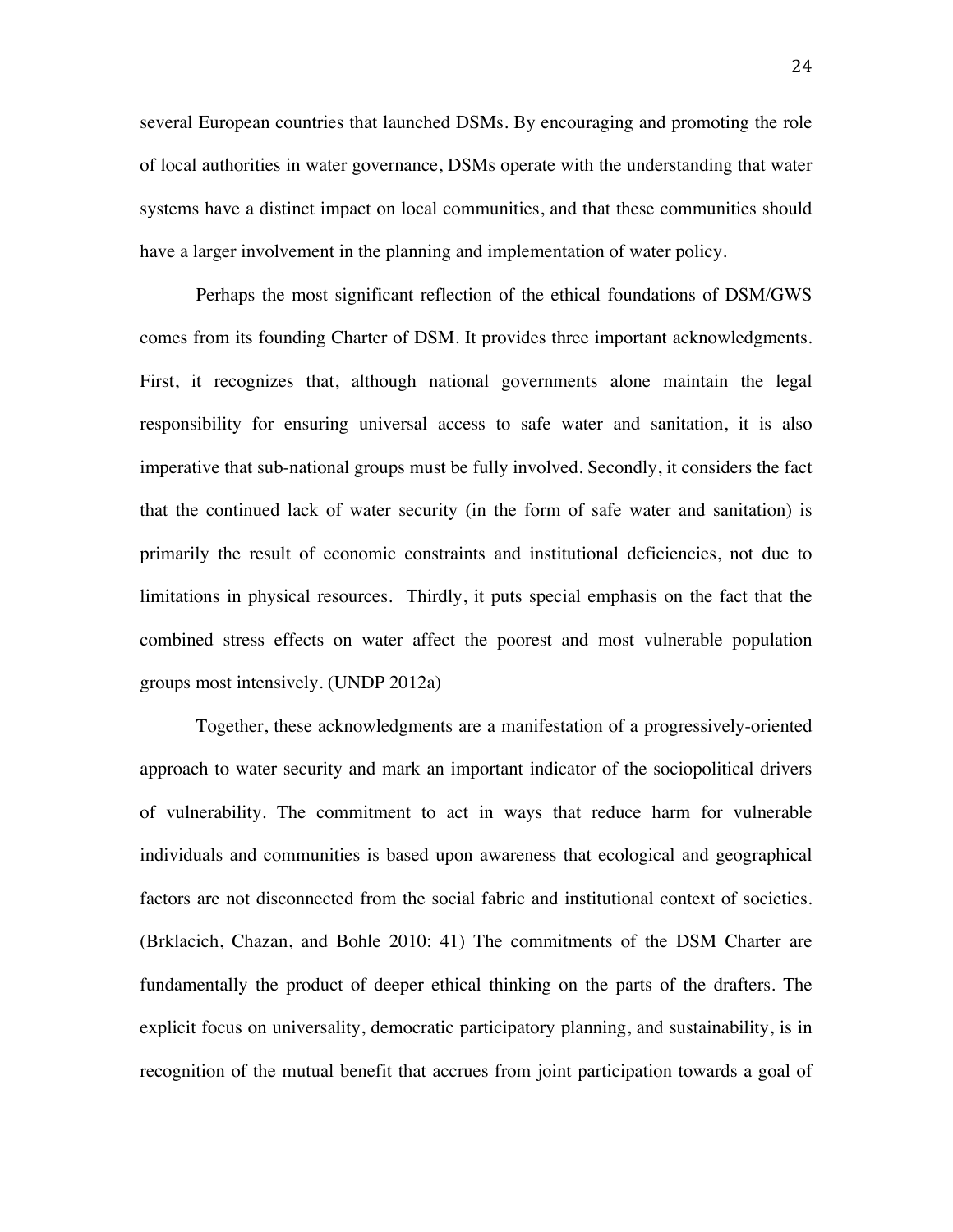spreading water security strategies across borders. While DSMs are primarily designed for developing countries struggling to improve water and sanitation services, the ethical principles upon which they are founded are universally applicable. Indeed, the original DSMs were first implemented at the national and regional level within European countries. In this way they are able to answer some of the central criticisms levelled against MDGs, which is that they ignore problems of inequality across the world, "ghettoizing" development as something only to be worried about in the global south. (Saith 2006) Instead the roots of GWS show that internationalist discourses of cooperative water security are being used in ways that challenge the heretofore largely dominant discourse of security

It is clear that the principles expressed in the DSM charter represent a form of hydrosolidarity, which is one of the emancipatory appellations present in contemporary water politics. They constitute a shift to ideas that have previously been viewed as inimical to the realization of water security. Whereas traditional water security approaches have focused on national-level frameworks for managing scarce water sources, some of the main sponsors of DSM and hydrosolidarity champion the involvement of local institutions. This is an important factor in developing and implementing strategies to improve access to safe water and sanitation, while also increasing the involvement of local actors in securing basic rights and freedoms. Local involvement, requiring high levels of dialogue and cooperation, are central requirements for hydrosolidarity, and the ongoing progression of DSM into a more solidified global framework signals one movement to re-engineer understandings of water security to the individual level.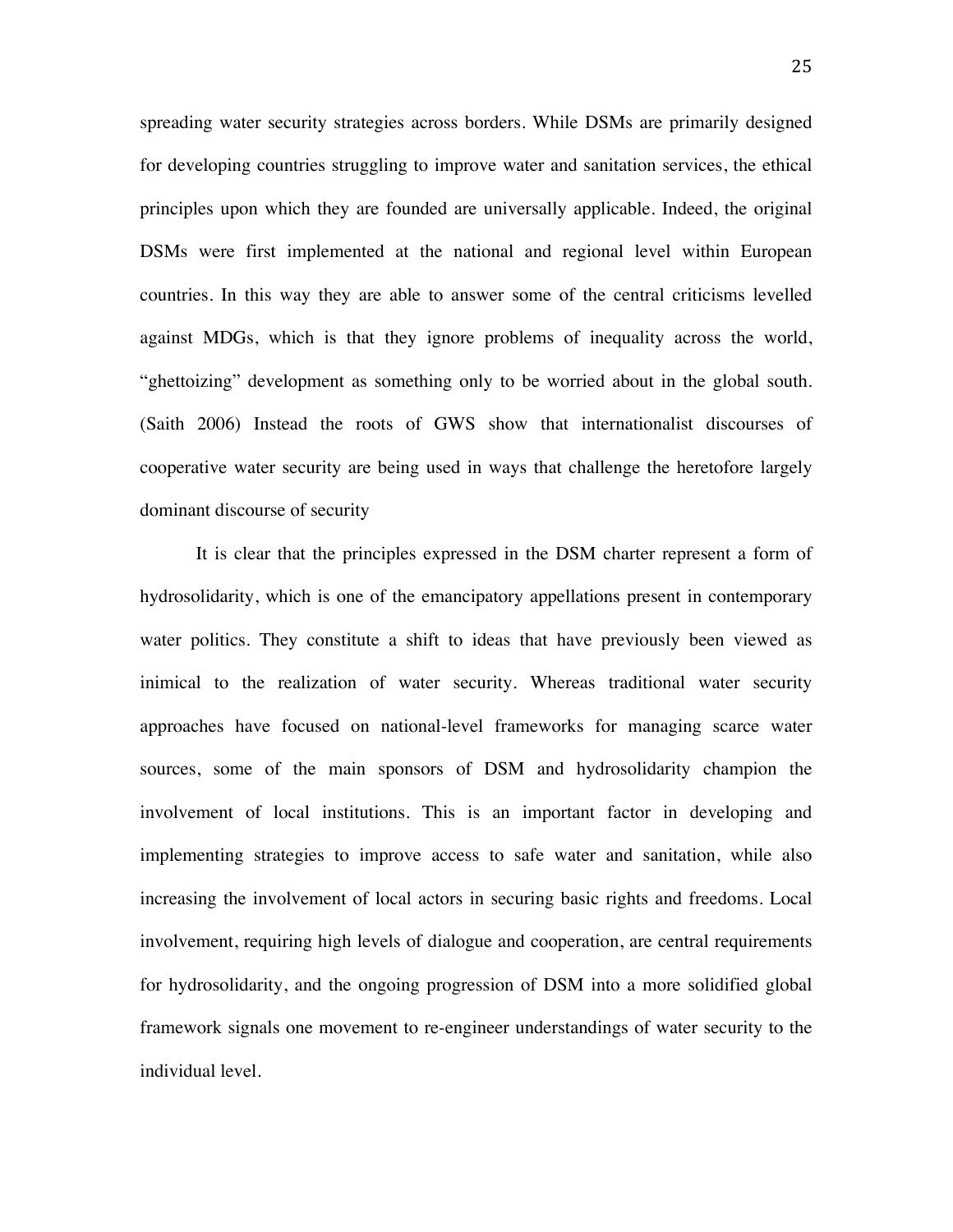A key indication that alternative water security norms developed in the DSM framework are taking root is seen by the commitment to expand the range and scope of DSM into a global approach to combatting water insecurity. Leading up the 2012 World Water Forum (WWF 6), it was decided by the DSM Steering Committee that DSMs should be scaled up and replicated. This has led to the transformation of DSMs into something larger – *Global Water Solidarity* (GWS). Officially launched at WWF 6, *Global Water Solidarity* expands DSMs into a larger role in promoting innovative, ethical solutions to global water problems. It does so by replicating, at a larger level, successful decentralized solidarity mechanisms: mobilizing financial resources to be dispersed internationally; increasing technology transfer; facilitating training exchanges between decentralized authorities and technical services; and promoting good governance and territorial development. All of these mechanisms are undertaken with a special focus on the role of local governments and communities in providing basic services. While IWRM remains the dominant water management approach, DSM was singled out at the World Water Forum as an important contribution that is both grounded in specific ethical principles and can help in the progress towards achieving the minimum standards of Millennium Development Goal 7. It was for this reason that such a concerted effort was made at WWF 6 to scale up its achievements. Unified under the theme "*Time for Solutions,"* WWF 6 witnessed the creation of GWS and its promotion was evident at numerous events. One official session dealt with "Innovative Finance for Local Government;" one side event was called, "1% Water and Decentralized Solidarity Mechanisms: Partnership Solutions in Africa for Water and Sanitation;" and another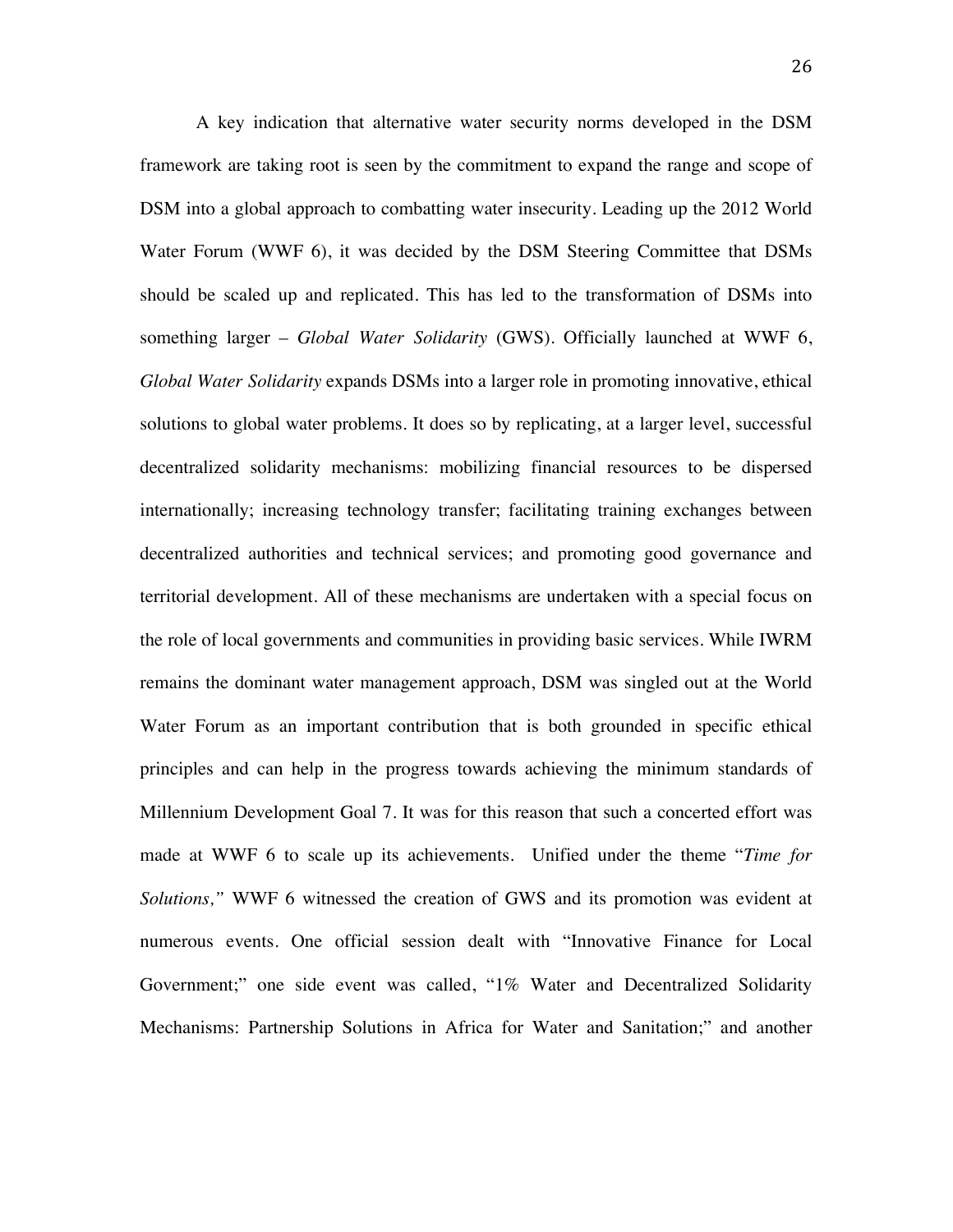event looked at, "Villages for Solutions." (UNDP 2012c) All these events were part of the 'coming-out party' for GWS.

Funded by the Swiss Agency for Development and Cooperation, and the Ministère des Affaires Etrangères et Européennes de la République Française, as well as the UN Development Programme, GWS is undertaken on a voluntary basis, as a gesture of solidarity. The three funding organizations have championed the scaling up to the European level of a voluntary levy of 1 percent on water and sanitation services that was already functional in certain countries, including France. (UNDP 2012c) The funds generated are then diverted to a variety of projects and organizations across the world with the aim of improving drinking water and sanitation for vulnerable populations. The encouragement of a 1 percent solidarity mechanism (a 'voluntary tax' in other terms) is one aspect of GWS, but the platform is not limited to financial packages. The needs of water and sanitation sectors require broader engagement than simple financial mobilization. GWS thus also facilitates international technical exchanges, encouraging the cross-pollination of best practices and the experiences from previous efforts. The closer links among national platforms and decentralized authorities can leverage ethical responsibility into real improvement in the lives of others. The emphasis on inclusive dialogue across borders, regions, and watersheds, and the principal role that local governments play in all aspects of the design and implementation of the platforms are indications of alternative conceptions of the way in which water security can be articulated and practiced. A range of actors across borders and continents, from *Programme Solidarité Eau* in France to *Water and Sanitation for Africa,* to *Sahara and Sahel Observatory* in Tunisia are contributing to the process of redefining what water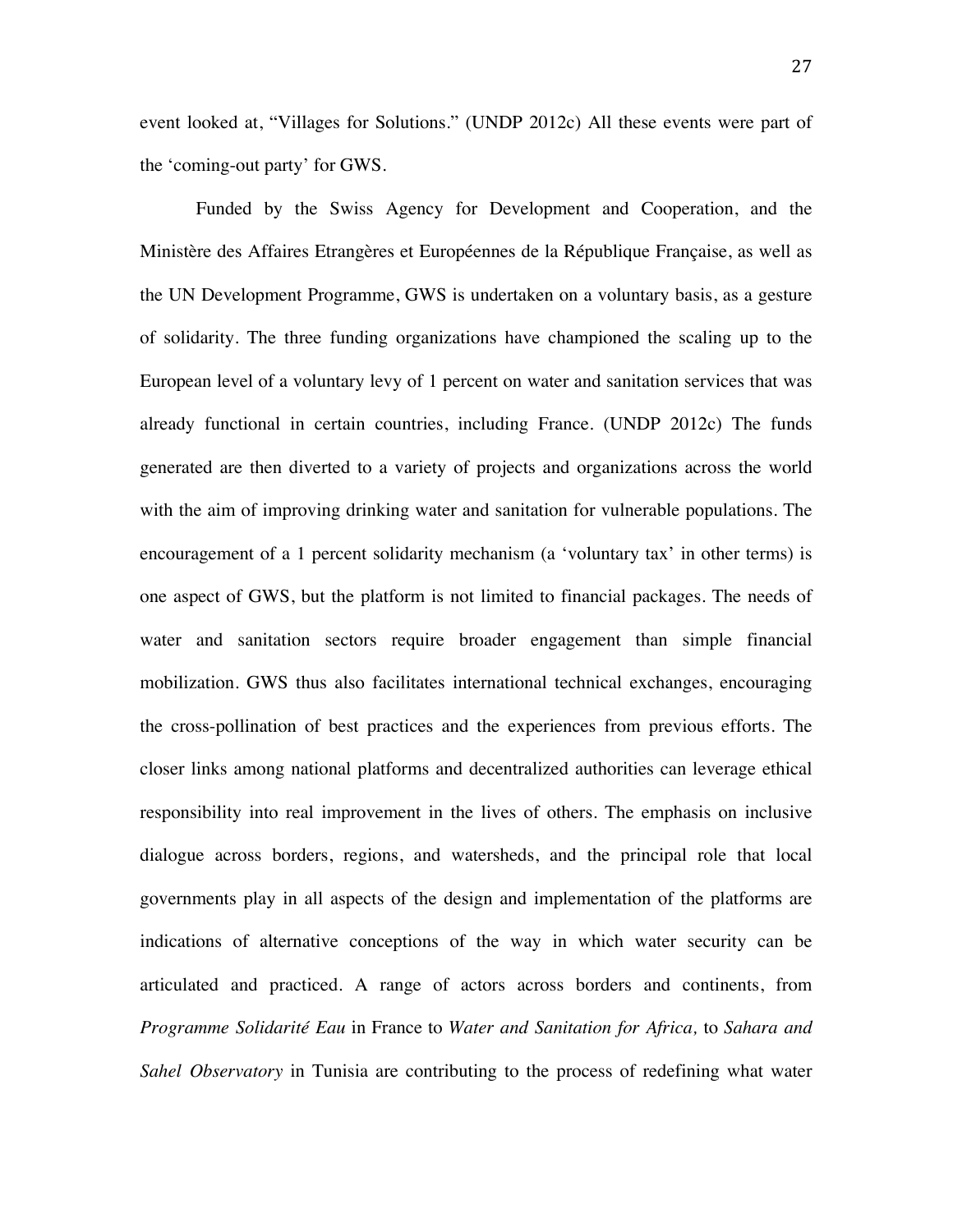security can mean. Going forward, the task becomes one of expanding hydrosolidarity, catalyzing more north-south, south-south, and north-north linkages through progressive financing mechanisms and capacity sharing. The critical vision is such that these types of decentralized partnerships help fundamentally transform the ends towards which water security is aimed, evolving over time into new, vibrant alternatives that contribute to a good life for the entire community of life dependent on water. (Brown and Schmidt 2010)

### **Conclusion**

It is too soon to fully judge the outcomes of *Global Water Solidarity*, but at the outset of its institutionalization, it seems to demonstrate emancipatory practices immanent in water security. The eventual scaling up of solidarity mechanisms is in essence a re-articulation of the way in which security can be constructed – away from more technical, instrumental interpretations envisaged by IWRM and, even more fundamentally, in the traditional security discourse of exclusion and enmity. The commitment made by *Global Water Solidarity* to increase individual water security by utilizing transnational resources (both human and financial) and combining them with a central role for local communities signals an emancipatory alternative in ways that IWRM as a managing doctrine simply cannot. While it may seem contradictory for proponents to advocate concurrently for institutionalization and decentralization, both processes are necessary for the requisite shift in water ethics.

Decentralization is necessary for the inclusion of disparate communities to better manage resources upon which they depend for their livelihoods. Local communities can in theory provide more inclusive public participation and dialogue over water issues.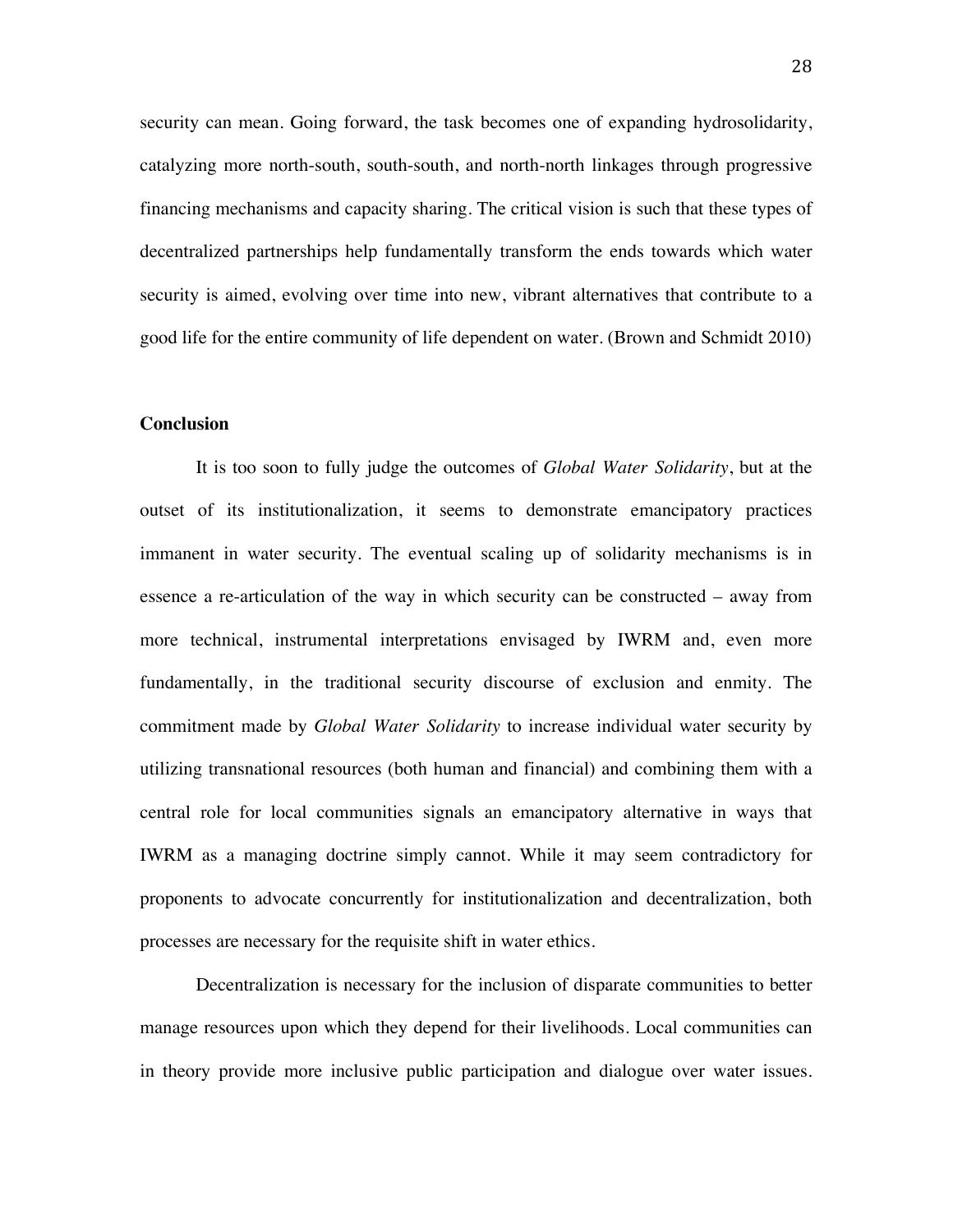Such participation is vital for the increase in ethical and technical legitimacy as well as the overall empowerment of local communities. It is clear that local knowledge is essential to the planning and implementation of complex water security strategies. Without it, there is the potential for marginalized groups to experience the effects of power disparities – forcing them to participate and replicate the dominant orthodoxy of the dominant group. Such orthodoxy is often inimical to deeply held spiritual and ethical beliefs of local groups, and it may also continue to entrench larger discourses of national security at the expense of emancipatory alternatives. The avoidance of past mistakes compels us all to re-think the purpose and utility of past approaches of water security. Shifting nationalist discourses of water security, which do little to promote security, can contribute to a vision of the future that is urgently needed.

A critical water security avoids the whole notion of paradigmatic change and argues instead for critical interrogations of dominant water practices in the service of eliminating physical, structural, and intellectual barriers for individuals, communities, and the natural environments upon which they depend. It is clear that the problems of water are multifaceted and complex. Global water problems are not just problems of inequitable or inefficient distribution - though these are important components that require technical solutions – they are reflections of much larger attitudes about how human society should be fundamentally ordered. Water scarcity has material consequences, but its prevalence and continuation are social constructions that stem "from a set of social processes that reflect the conflicts concerning the desirable kind of societal and social order." (Aguilera-Klink, Perez-Moriana, and Sanchez-Garcia 2000: 233) The continued and growing distance between water supply and demand requires a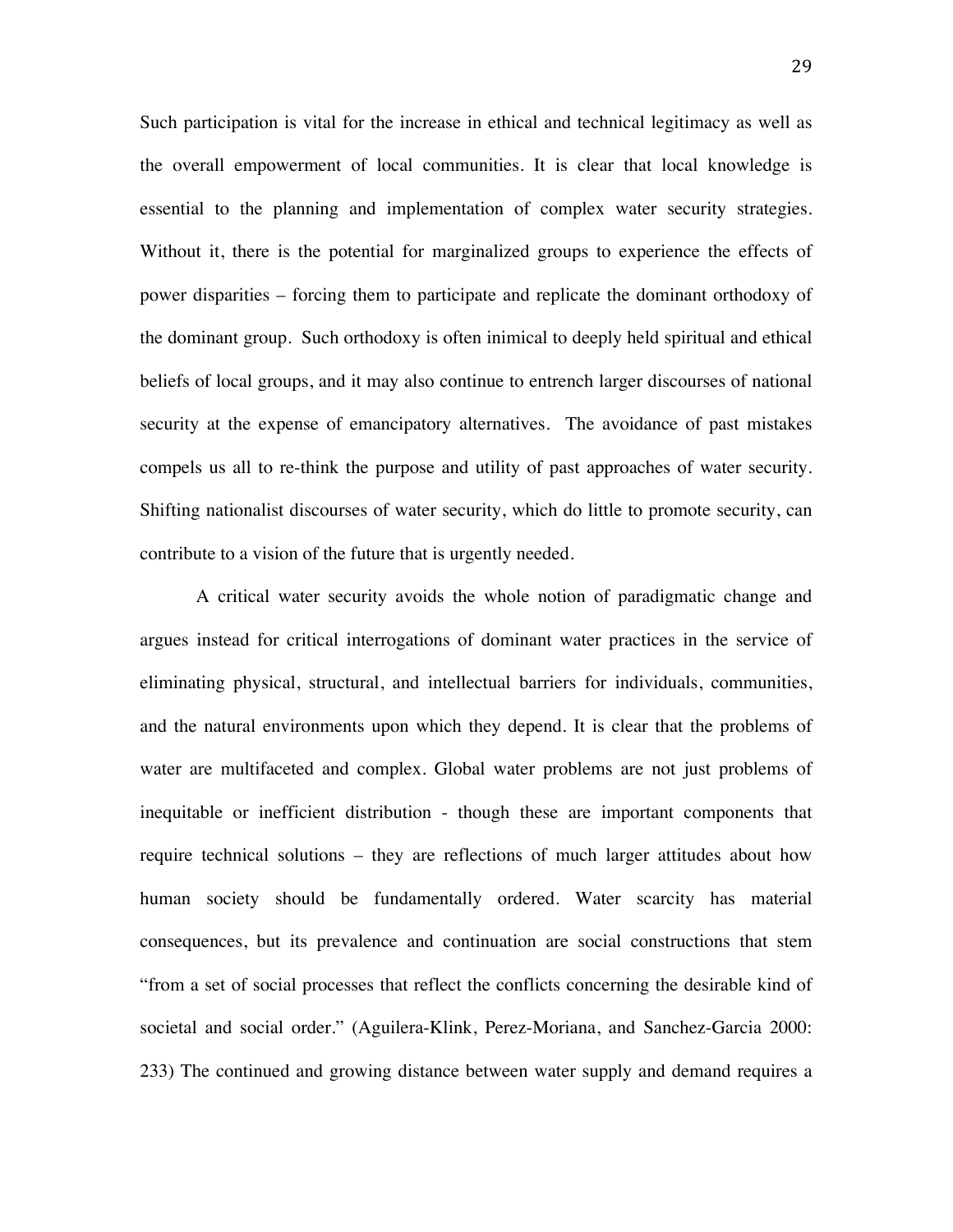larger emancipatory ethical framework that can promote values of sustainability, cosmopolitan responsibility, and hydrosolidarity.

This article outlined one promising alternative: hydrosolidarity, manifested in the programs of *Global Water Solidarity. Global Water Solidarity* is in its very early stages of development. It is far too soon to tell what its successes and failures will be, and just how much it can contribute to advancing an alternative identity of water security that counters the exclusivist tendencies of traditional water security. Expectations must be tempered. That said, it is but one example - perhaps an obvious one given the involvement of UNDP and state governments – of a progressive shift in the manner in which water security is both deliberated and practiced. Its promotion of the ethical norms of solidarity, decentralization, universality, and sustainability in the name of protecting vulnerable populations is an expression of the vision of emancipatory water security. Finally, it signifies how the possibility for emancipation is immanent in any political context, even in one as tightly bound to sovereign exclusivity as water security.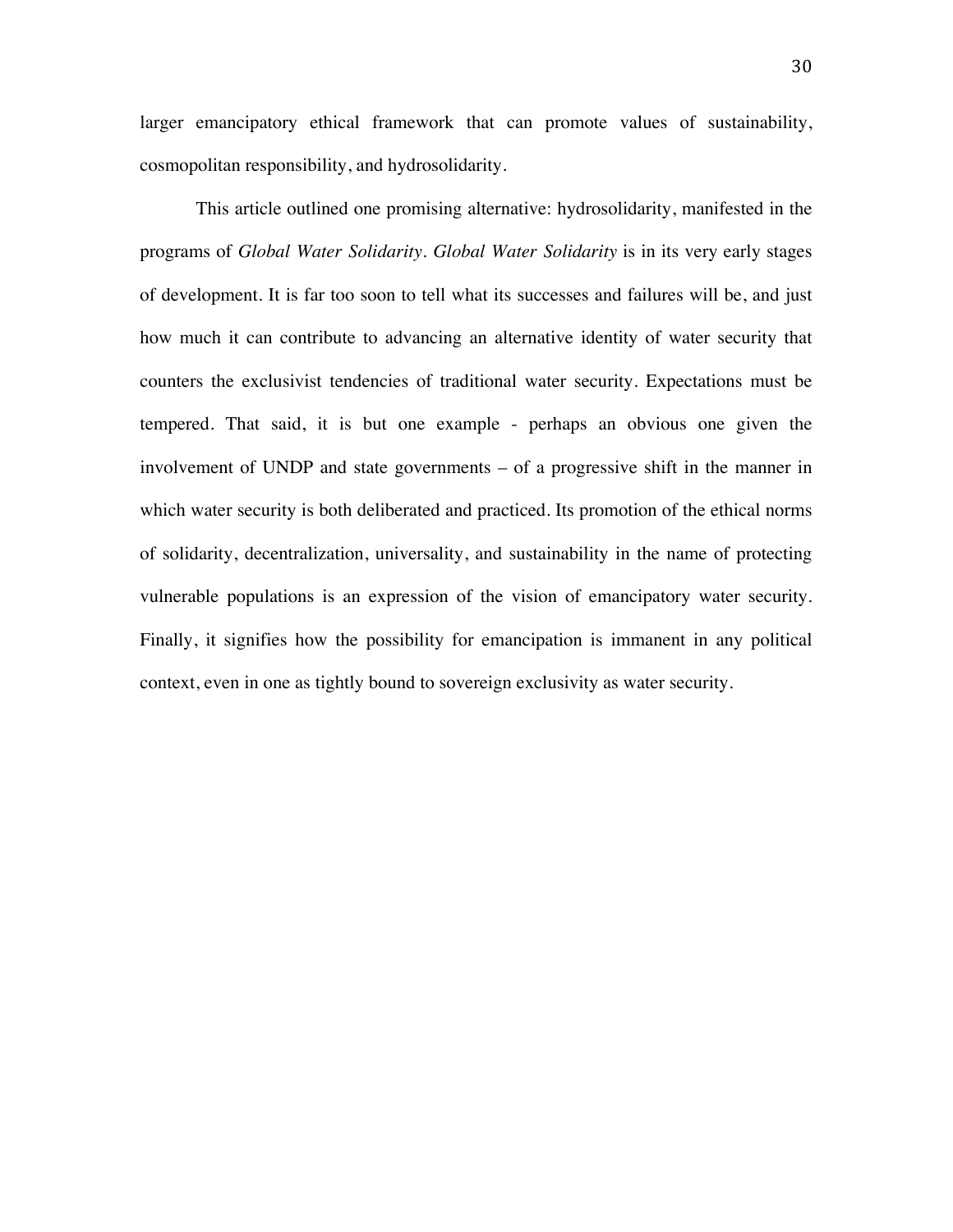#### **Bibliography**

- Aguilera-Klink, Federico, Eduardo Perez-Moriana, Juan Sanchez-Garcia. 2000. "The Social Construction of Scarcity: The case of water in Tenerife (Canary Islands). *Ecological Economics,* 34 (2), 233-245.
- Allan, Tony, 2003. "IWRM/IWRAM: a new sanctioned discourse?" Occasional Paper 50, SOAS Water Issues Study Group, School of Oriental and African Studies, University of London, Available from: http://www.soas.ac.uk/water/publications/papers/file38393.pdf [Accessed 25 November 2013]
- Association of American Geographers, 2001. "United Nations Secretary General Kofi Annan addresses the  $97<sup>th</sup>$  Annual Meeting of the Association of American Geographers" [Transcript of speech]. Association of American Geographers. Available from: <http://www.vhstigers.org/ourpages/auto/2012/9/4/44168921/Kofi%20Annan.pdf [Accessed 5 January, 2013]
- Biswas, Asit K, 2004. "Integrated Water Resources Management: A Reassessment," *Water International* 29 (2), 248-256.
- Boardman, Robert, 1997. "Environmental Discourse and International Relations Theory: Towards a Proto-Theory of Ecosation." *Global Society* 11 (1), 31-44.

Booth, Ken, 2007. *Theory of World Security.* Cambridge: Cambridge University Press.

- Brauch, Hans Günter, 2007. "Environment and Security in the Middle East: Conceptualizing Environmental, Human, Water, Food, Health, and Gender Security," in *Integrated Water Resources Management and Security in the Middle East* Eds. Clive Lipchin, Eric Pallant, Danielle Saranga, Allyson Amster, Dordecht: Springer, 121-161.
- Brklacich, Mark, May Chazan, and Hans-Georg Bohle, 2010. "Human Security, Vulnerability, and Global Environmental Change." *Global Environmental Change and Human Security*. Eds. Richard A. Matthew, Jon Barnett, Bryan McDonald, and Karen L. O'Brien. Cambridge, Mass: The MIT Press, 35-53.
- Bronner, Stephen Eric, 2001. *Of Critical Theory and its Theorists*. Oxford UK, Blackwell.
- Brown, Peter G. and Jeremy J. Schmidt, 2010. "An Ethic of Compassionate Retreat" *Water Ethics: Foundational Readings for Students and Professionals*, Eds. Peter G. Brown and Jeremy J. Schmidt. Washington D.C.: Island Press, 265-286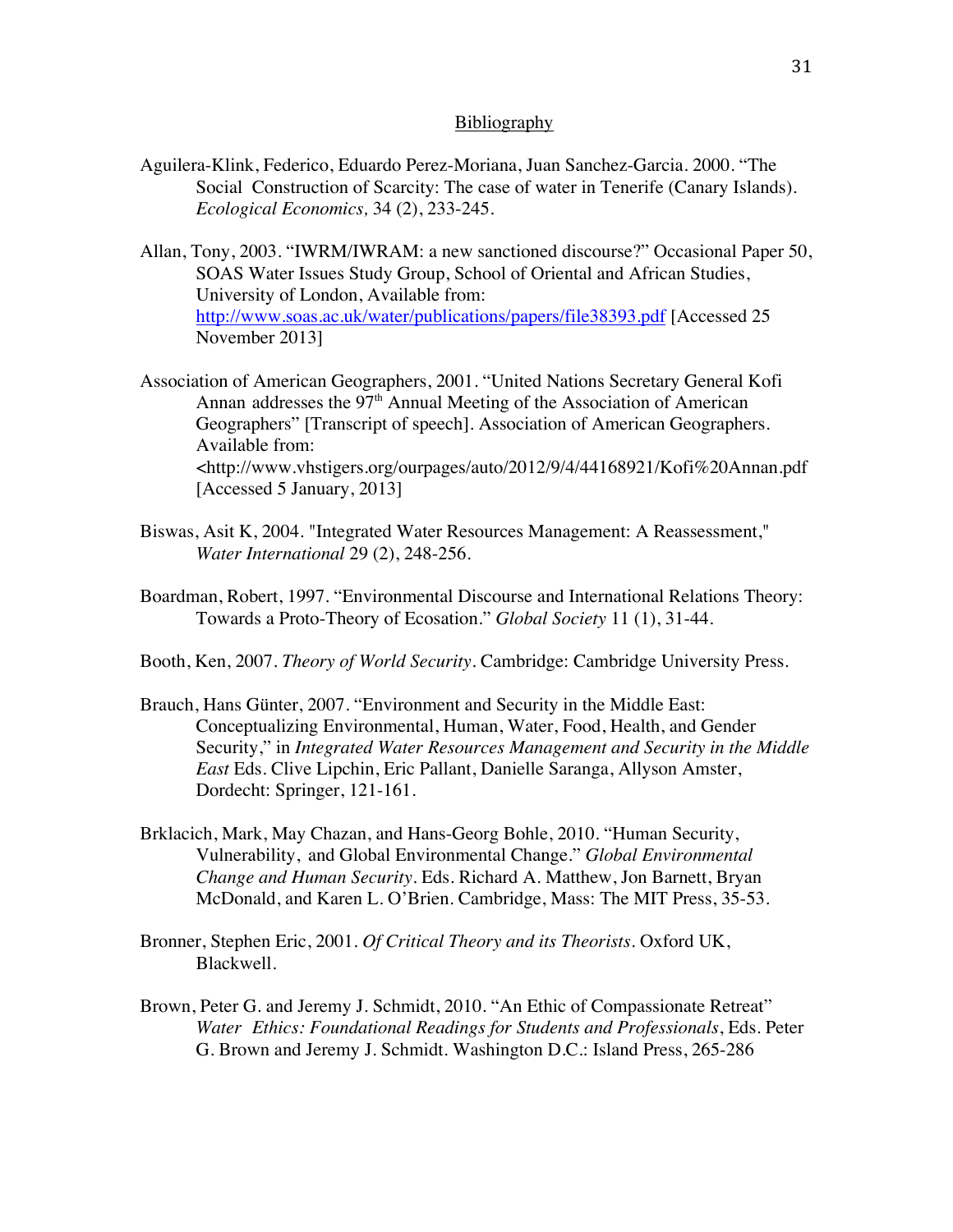- CNA, 2007. *National Security and the Threat of Climate Change. Report from a panel of retired senior US military officers*. Alexandria, VA: CNA Corporation,. April 2007. Available from: <http://www.cna.org/reports/climate> [Accessed 25] November, 2013]
- Cosgrove, William J, 2003. "Fulfilling the World Water Vision Hydrosolidarity." *Water International*, 28 (4), 527-531.
- Cox, Robert, 1996. "Towards a posthegemonic conceptualization of world order: reflections on the relevancy of Ibn Khaldun." *Approaches to World Order* R.W. Cox and Timothy Sinclair. Cambridge: Cambridge University Press, 144-173.
- De Stefano, Lucia, Paris Edwards, Lynette de Silva and Aaron T. Wolf, 2010. "Tracking cooperation and conflict in international basins: historic and recent trends." *Water Policy* 12 (6), 871-884
- Defense Intelligence Agency of the United States (DIA), 2012. *Global Water Security: Intelligence Community Assessment*. ICA 2012-08. Washington DC: Government Printing Office.
- Duda, Alfred M., 2003. "Integrated Management of Land and Water Resources Based on a Collective Approach to Fragmented International Conventions," *Philosophical Traditions of the Royal Society (B)* 358, 2051-2062
- Dyer, Gwynne, 2007. *Climate Wars* Toronto: Random House.
- Falkenmark, Malin and Carl Folke, 2010. "Ecohydrosolidarity: A New Ethics for Stewardship of Value-Adding Rainfall," *Water Ethics: Foundational Readings for Students and Professionals*, Eds. Peter G. Brown and Jeremy J. Schmidt. Washington DC: Island Press, 2010: 247-264.
- Falkenmark, Malin, 1999. "Forward to the Future: A Conceptual Framework for Water Dependence. Volvo Environment Prize Lecture 1998," *Ambio* 28 (4), 356-361.

2003. "Introduction" *Philosophical Traditions of the Royal Society (B)* 358, 1917 -1920.

- Folke, Carl, 2003. "Freshwater for Resilience: A Shift in Thinking," *Philosophical Traditions of the Royal Society (B)* 358, 2027-2036
- Gerlak, Andrea K., Robert G. Varady, Olivier Petit, and Arin C. Haverland, (2011) "Hydrosolidarity and beyond: can ethics and equity find a place in today's water management?" *Water International* 36 (3), 251-265.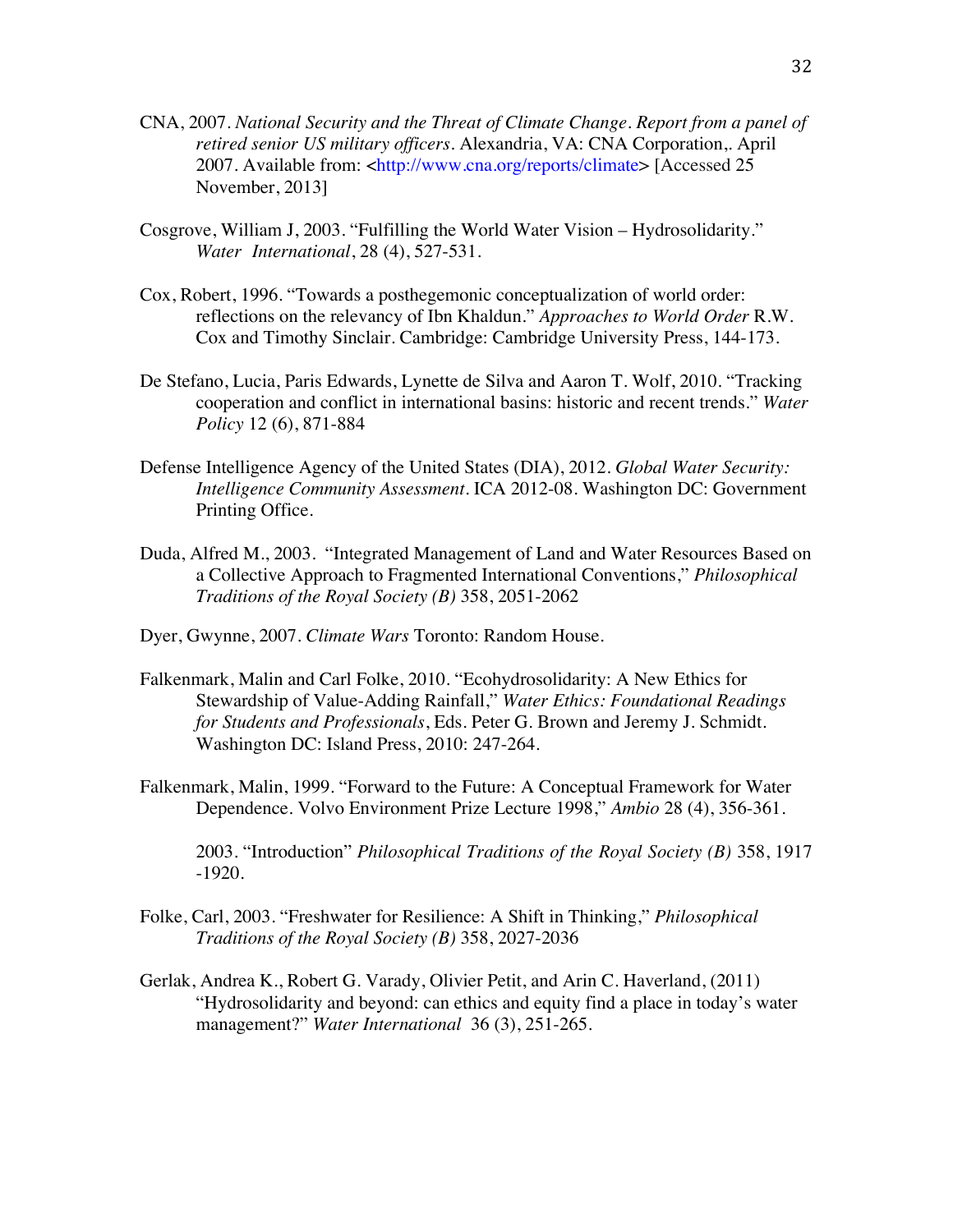- Global Water Partnership (GWP), 2000 "Integrated Water Resources Management. Global Water Partnership Technical Advisory Committee." *TAC Background Papers* No 4. Stockholm: Global Water Partnership.
- Harvey, Fiona, 2012. "Water wars between countries could be just around the corner, Davey warns." *The Guardian.* 22 March. Available from: <http://www.guardian.co.uk/environment/2012/mar/22/water-wars-countriesdavey-warns> [Accessed 25 November 2013]
- Homer-Dixon, Thomas, 1994. "Environmental Scarcities and Violent Conflict: Evidence From Cases." *International Security.* 19 (1), 5-40.

1999. *Environment, Scarcity, and Violence*. Princeton: Princeton University Press.

2007. "Terror in the Weather Forecast" *New York Times* Avalble from: <http://www.nytimes.com/2007/04/24/opinion/24homer-dixon.html> [Accessed 25 November 2013]

- Horkheimer, Max, and Theodor Adorno [1944] 2004. *Dialectic of Enlightenment*. Ed. Gunzelin Schmidd Noerr, Trans. Edmund Jephcott. Stanford: Stanford University Press, 2004.
- International Water and Sanitation Council, 2012. "Did the UN overestimate early success in achieving the MDG on water and sanitation? An 'inside story' look." Available from: <http://www.irc.nl/page/70278> [Accessed 25 November 2013]
- Jonch-Clausen, Torkel and J. Fugl, 2001. "Firming up the conceptual basis of integrated water resources management." *International Journal of Water Resources Development*. 17 (4), 501-510.

Kaplan, Robert, 1994. "The Coming Anarchy." *The Atlantic Monthly* 273 (2), 44-77.

- Ki-Moon, Ban, 2008. "Address as prepared for delivery to the Davos World Economic Forum." *UN News Service*. Available from: http://www.un.org/apps/news/infocus/sgspeeches/search\_full.asp?statID=177 [Accessed 25 November, 2013]
- Kirshen, Paul H., Hal Cardwell, Jack Kartez, S. Merrill, 2011. "Challenges in Incorporating Climate Change Adaptation into Integrated Water Resources Management,"Abstract. Presented at San Francisco, California, Moscone Center American Geophysical Union Fall Meeting 5-9 December.
- Klare, Michael T, 2001. *Resource Wars: The New Landscape of Global Conflict*. New York: Henry Holt and Company.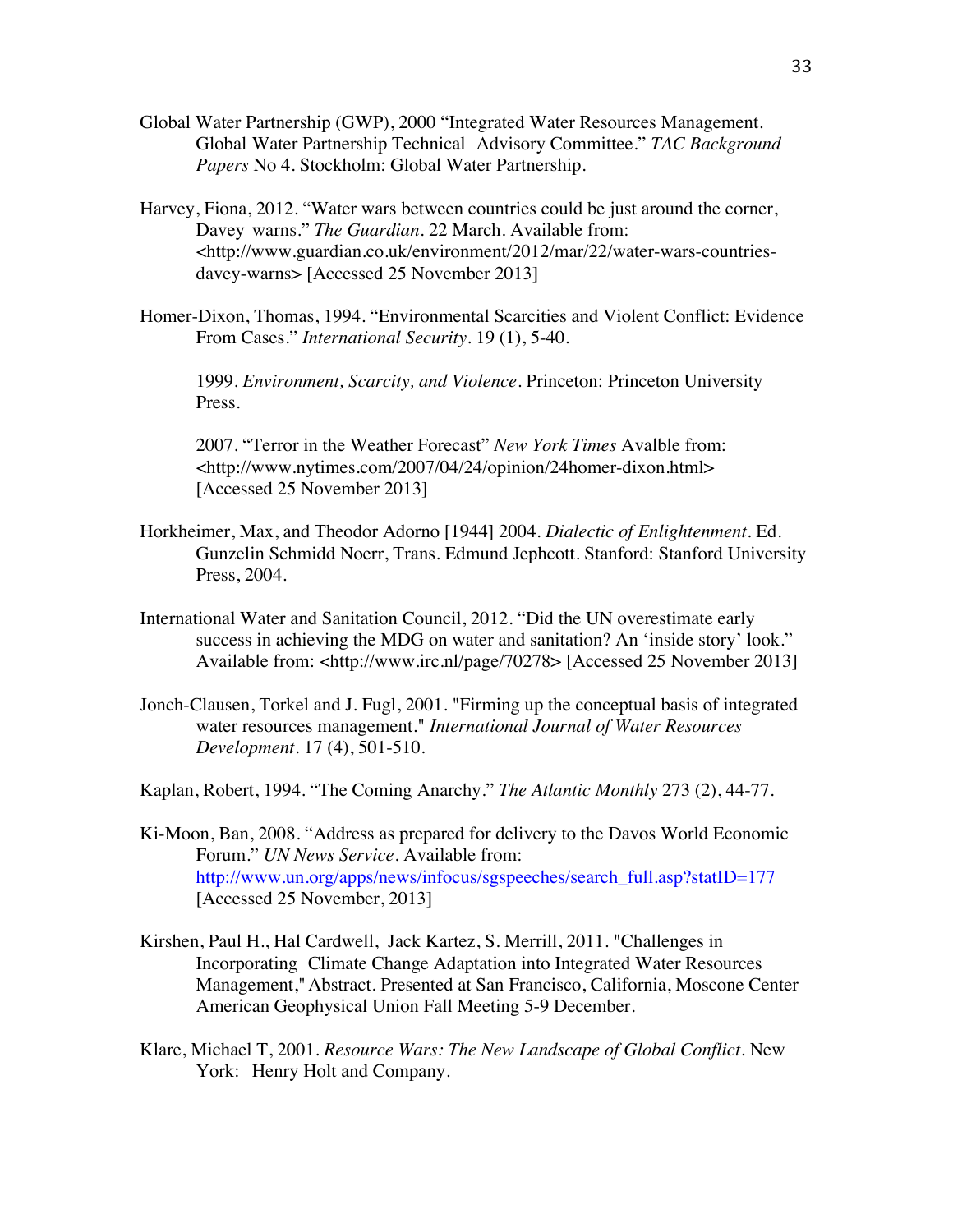- McDonald, Matt, 2011. *Security, the Environment, and Emancipation: Contestation Over Environmental Change* New York: Routledge.
- McDonnell, Rachael A., 2008 " Challenges for Integrated Water Resources Management: How Do We Provide the Knowledge to Support Truly Integrated Thinking?" *International Journal of Water Resources Development*. 24 (1), 131-143.
- Molle, François, 2008. "Nirvana Concepts, Narratives, and Policy Models: Insights from the Water Sector," *Water International*, 1 (1), 131-156**.**
- Pacific Institute, 2011. *The World's Water: The Biennial Report on Freshwater Resources*, Vol. 7, Washington D.C.: Island Press.
- Rahaman, Muhammad Mizanur and Olli Varis, 2005. "Integrated Water Resources Management: evolution, prospects, and future challenges, *Sustainability: Science, Practice, and Policy.* 1 (2), 15-21.
- Ripl, Wilhelm, 2003. "Water: The Bloodstream of the Biosphere," *Philosophical Traditions of the Royal Society (B)* 358, 1921-1934.
- Saith, Ashwani, 2006. "From Universal Values to Millennium Development Goals: Lost in Translation," *Development and Change* 37(6), 1167-1199.
- Solomon, Steven, 2010. *Water: The Epic Struggle for Wealth, Power, and Civilization.* New York: Harper.
- Splash Water Governance Research, (2012). "Water Governance: Challenging the Consensus," University of Bradford. Available from: <http://www.splash.bradford.ac.uk/project-four/> [Accessed11 October 2012].
- Stockholm International Water Institute (SIWI), 2002. "History of Hydrosolidarity." *Stockholm Water Front.*4. Available from: http://www.siwi.org/documents/Resources/Water\_Front/WF-4-2002.pdf [Accessed 25 November 2013]

United Nations 2012. *The Millennium Development Goals Report 2012*, New York: UN.

- United Nations Children's Fund (UNICEF) 2012. *Progress on Drinking Water and Sanitation 2012 Update.* Available from: http://www.unicef.org/media/files/JMPreport2012.pdf [Accessed 25 November 2013].
- United Nations Development Programme (UNDP). 2006. *Human Development Report 2006. Beyond Scarcity: Power, Poverty, and the Global Water Crisis.* New York: Palgrave Macmillan.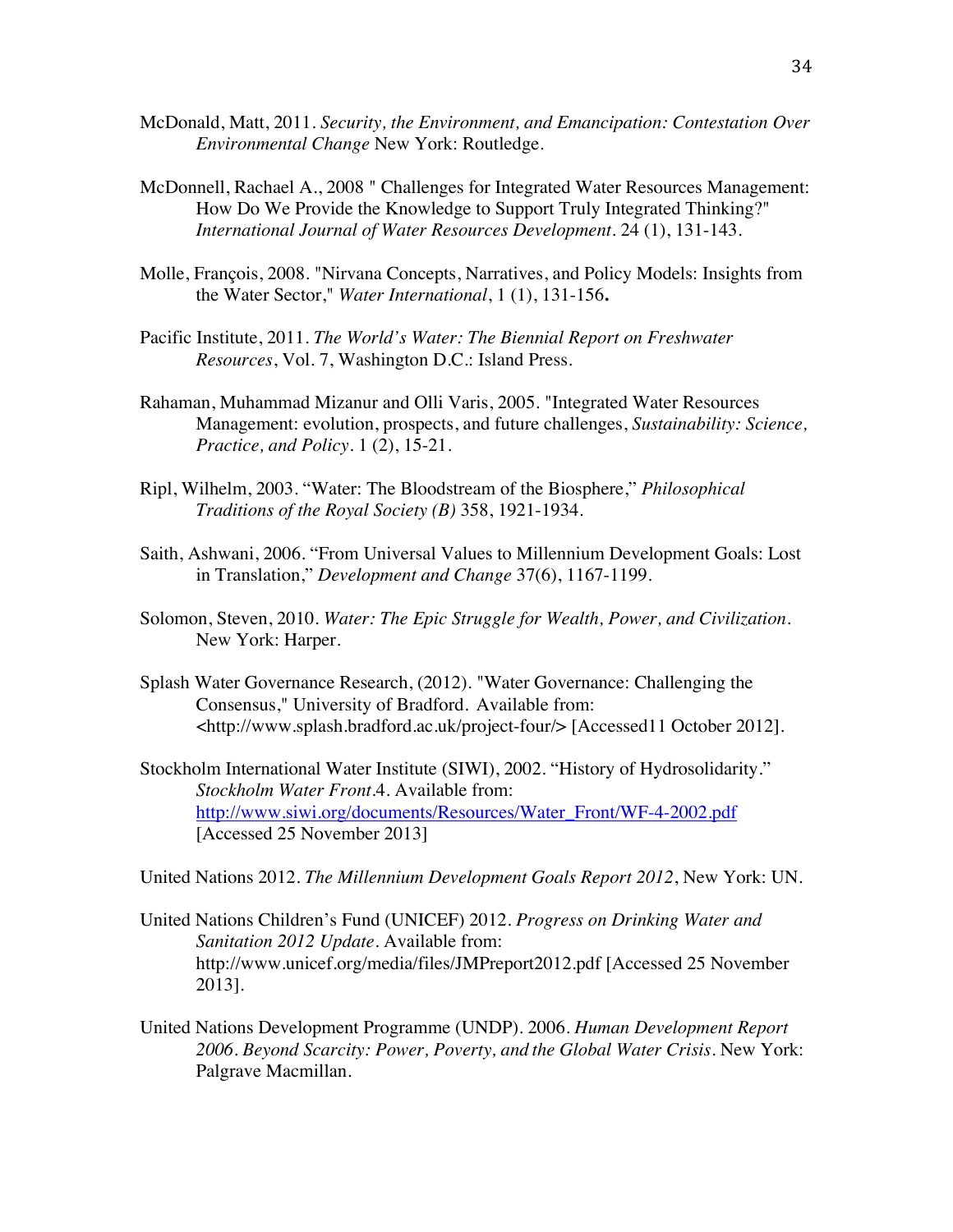- 2012a. *Global Water Solidarity, Decentralized Solidarity Mechanisms (DSM) for Water and Sanitation Charter*, UNDP. Available from: http://web.undp.org/geneva/watersolidarity/charter [Accessed 4 November, 2012].
- 2012b. *Global Water Solidarity: International Platform for the Promotion of Decentralized Solidarity Mechanisms*, Geneva: UNDP.
- 2012c. *Global Water Solidarity: Report on Activities and Results. International Platform for the promotion of Decentralized Solidarity Mechanism March 2011-March 2012*, Geneva: UNDP.
- 2012d. *How DSMs Work: France*. UNDP, 2012. Available from. http://web.undp.org/geneva/watersolidarity/DSMs/how-dsms -work/france.html. [Accessed 4 November, 2012].

United Nations Environment Programme (UNEP), 2012. *Keeping Track of Our Changing Environment*, UNEP, Available from: <http://www.unep.org/geo/pdfs/Keeping\_Track.pdf> [Accessed 25 November 2013]

2012b. *The UN-Water Status Report on the Application of Integrated Approaches to Water Resources Management.* Available from: http://www.unwater.org/rio2012/report/ [Accessed 25 November 2013].

- Water and Sanitation for Africa. 2012. "Going further with Jean-Phillippe Bayon from 'Global Water Solidarity' platform: Four billion Euros could be mobilized in favor of decentralized solidarity." *Water and Sanitation for Africa* (WSA). Available from: <http://www.wsafrica.org/welcome/news-articles/itw-bayon.aspx> [Accessed 13 November, 2012]
- Wolf, Aaron T (1998). "Conflict and Cooperation Along International Waterways." *Water Policy* 1 (2), 251-262;
- World Meteorological Organization (WMO), 2012. "The State of Greenhouse Gases in the Atmosphere Based on Global Observations through 2011," *WMO Greenhouse Gas Bulletin* 8. Available from: http://www.undp-aap.org/sites/undpaap.org/files/GHG\_Bulletin\_No.8\_en.pdf [Accessed 22 November 2012]

2012b.WMO statement on the status of the global climate in 2011." World Meteorological Organization. 2012. Available from: http://www.wmo.int/pages/publications/showcase/documents/WMO\_10 85 en.pdf [Accessed 22 November 2012].